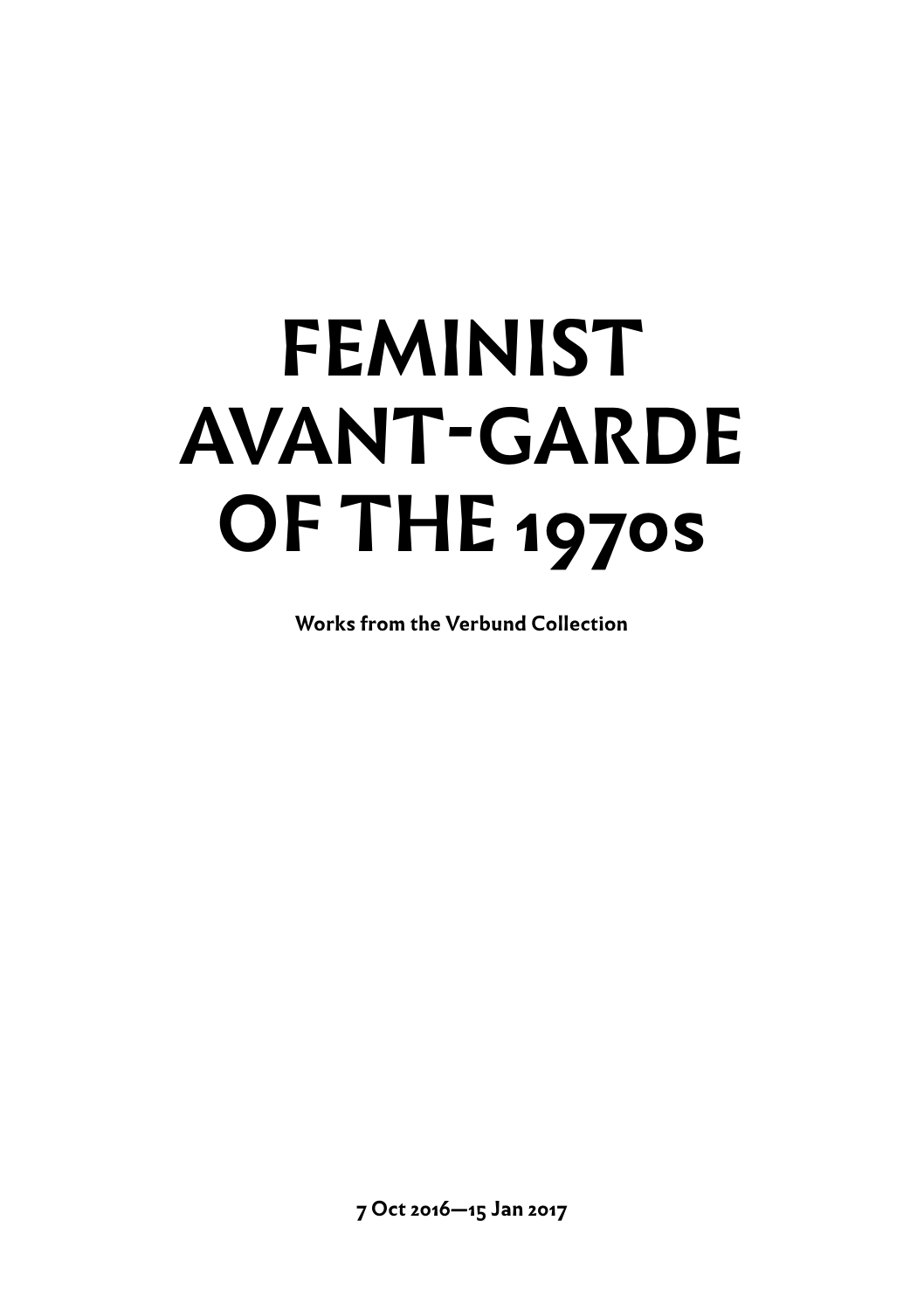*Feminist Avant–Garde of the 1970s: Works from the SAMMLUNG VERBUND Collection, Vienna,* comprises over 200 major works by forty-eight international artists.

Focusing on photography, collage, performance, film and video work produced throughout the 1970s, the exhibition reflects a moment when protests related to emancipation, gender equality and civil rights became part of public discourse.

Through radical, poetic, ironic and often provocative investigations, women artists were galvanised to use their work as a further means of engagement – questioning feminine identities, gender roles and sexual politics through new modes of expression.

This exhibition highlights the groundbreaking practices that shaped the feminist art movement and provides a timely reminder of the wider impact of a generation of artists.

Curated by Gabriele Schor, Director of the SAMMLUNG VERBUND, and Anna Dannemann, Curator at The Photographers' Gallery.

*Elephants in the Room*, a day of discussion and events inspired by the exhibition, will take place on Saturday 19 November, 10.00–20.00. Tickets £15/£12 available from www.tpg.org.uk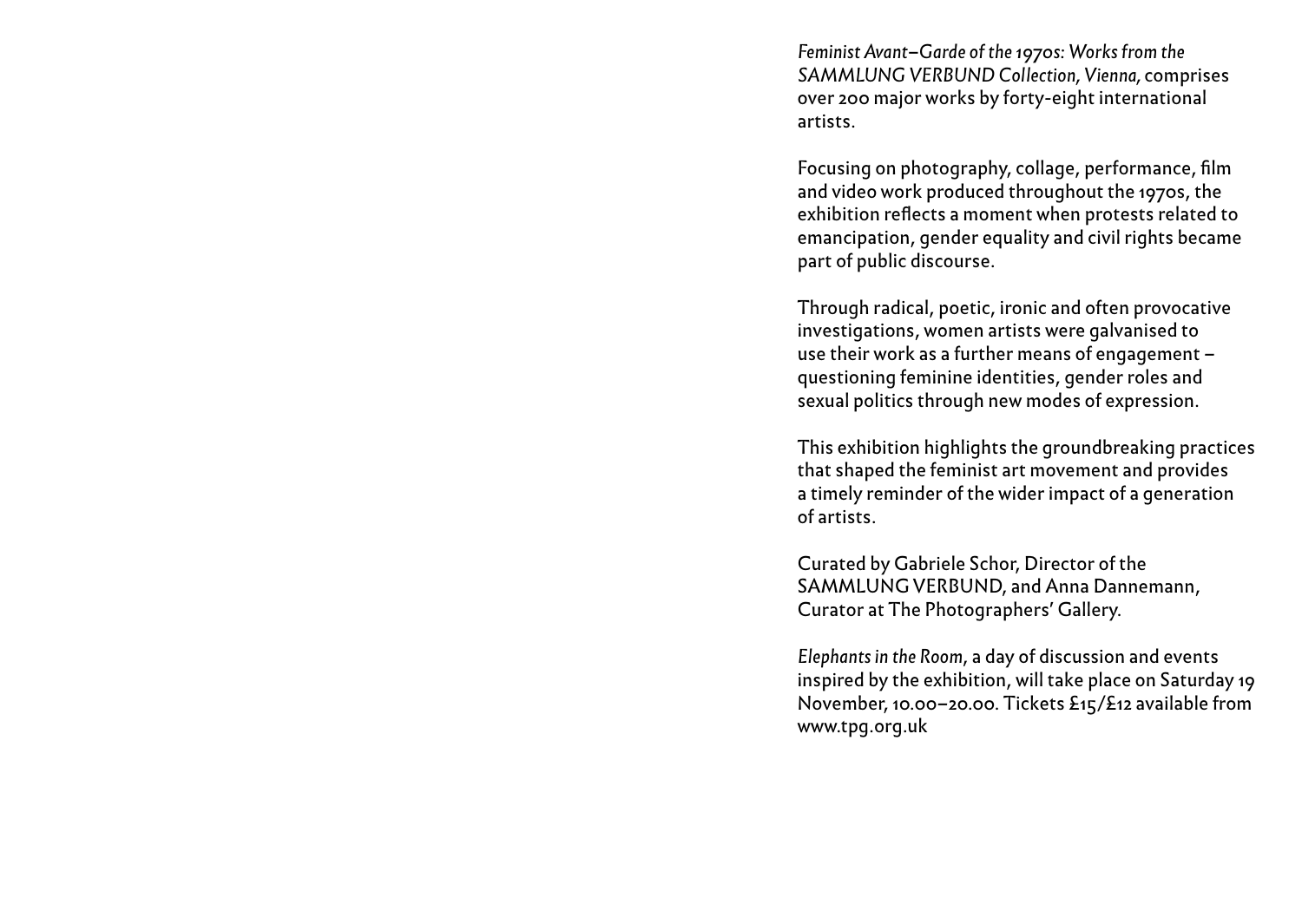### **HELENA ALMEIDA ELEANOR ANTIN**



Helena Almeida *Study for Two Spaces*, 1977 © Helena Almeida / The SAMMLUNG VERBUND Collection, Vienna

b. 1934 in Lisbon, Portugal | lives and works in Lisbon, Portugal

Helena Almeida's work has always challenged traditional values in art. Her earliest work subverted classical painting through its ambiguous compositions, combining photography and other media, in which space and time, subject and object, become intertwined.

Almeida experiments with her own image, seeking different ways to explore the relationship between the human body and its surrounding space. Her work *Estudo para Dois Espaços* [*Study for Two Spaces*, 1977] are a series of photographs of hands clasped around metal grilles and gates. It is a response to Almeida's own feelings of artistic isolation under Portugal's dictatorship which cut off the country, both culturally and politically, from the rest of the world.

In the series *Desenho Habitado*[*Inhabited Drawing*, 1978] the artist is represented only by the shadow of a hand and pencil. Using a thread of horsehair, the series appears to show the hand pierce the surface of the photograph and then thread a real horsehair through the surface of the work, destabilising the concept of representational space.



Eleanor Antin *Portrait of the King*, 1972 © Eleanor Antin Courtesy of Ronald Feldman Fine Arts, New York / The SAMMLUNG VERBUND Collection, Vienna

b. 1935 in New York, USA | lives and works in California, USA

*I am interested in defining the limits of myself. I consider the usual aids to self-definition—sex, age, talent, time, and space as tyrannical limitations upon my freedom of choice.* — Eleanor Antin

Eleanor Antin studied philosophy, writing, and theatre. She began her art career during the early 1960s as a painter, producing works informed by Abstract Expressionism and Pop Art. However in the early 1970s Antin began to experiment with performance-based works, developing an interest in how identity can be both contrived and transformative.

In her video, *Representational Painting* [1971], the application of make-up becomes a transformed act of painting. At the end of the performance, Antin removes her bra – an article of clothing that was seen as unnatural and restrictive.

Antin's video work *The King* marked the beginning of her experimentation with various different personae. The photograph *Portrait of the King* [1972] shows the artist with a dark beard. Head held high, this king is looking over his right shoulder, his high forehead framed by a widebrimmed hat and long strands of hair. Her protagonist is the archetype of the nobleman – both political leader and father figure –taking paternal responsibility for his domain. A later series , *The People were enchanted* [1974– 75], shows the King meeting his 'subjects' in the streets, cafés and within the public library.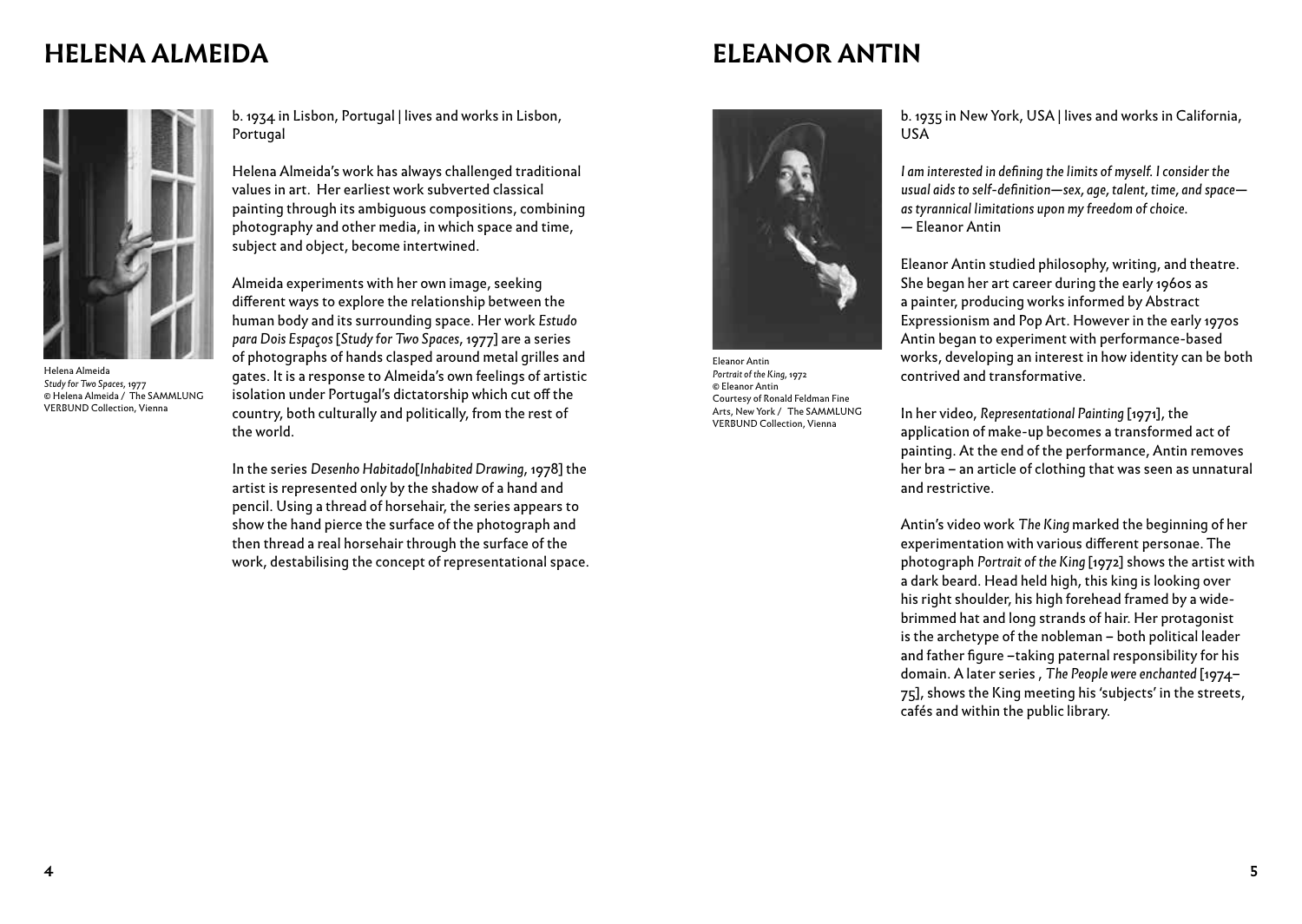### **ANNEKE BARGER**

### **LYNDA BENGLIS**



Anneke Barger *You and Me*, 1980 © Anneke Barger / Photo: Lex Lemette / The SAMMLUNG VERBUND Collection, Vienna

b. 1939 in the Netherlands | lives and works in

Expressive dance is a key part of Anneke Barger's creative oeuvre. In the performance *You and Me* [1980] Barger is barefoot, wearing an ankle-length dress and a headscarf; she holds a rope which is alternately wound around a bundle of cloth and her own body. As the performance progresses, the bundle of cloth is revealed to be a marionette or cloth doll, which she carries with her and interacts with continuously.

For Barger, performance is always improvised, influenced by the space, the people and objects within it and not choreographed in advance. She is interested in the process of shaping something out of the multitude of potentials and in the interaction that occurs through coercion or confrontation, with regard to the challenge of a situation, and to her own response within this.



Lynda Benglis *SELF*, 1970–1976/2012 © Lynda Benglis / Thomas Dane Gallery, London / Bildrecht, Vienna, 2015 / The SAMMLUNG VERBUND Collection, Vienna

b. 1941 in Lake Charles, USA | lives and works in New York and Santa Fe, USA

Lynda Benglis studied art and philosophy at Newcomb College in New Orleans, where she graduated in 1964. After working as a schoolteacher for a short time, she moved to New York and studied painting at the Brooklyn Museum Art School. She has since become known for her sculptures, watercolours, prints, installations and photographs through which she uses appropriation, deconstruction and media manipulation.

Benglis' photographic portfolio *Self* [1970–76] consists of nine images of the artist in different guises, offering a critical analysis of the roles she and others play in the art world. One image shows Benglis practising her own version of action painting called *Fling, Dribble, and Drip* [February 27, 1970], while four photographs explore gender identity, female sexuality and the visual strategies employed in advertising.

Benglis' best-known and most controversial photographic image shows the artist wearing nothing but a pair of sunglasses, with oiled skin and slicked-back hair, posing with a large dildo. The photograph was published as an exhibition advertisement in the November 1974 issue of *Artforum* and prompted mixed reactions. Some Feminist critics accused Benglis of flirting with chauvinist conventions and of 'degrading' herself sexually. Benglis' video *Female Ssensibility* [1973] relates to Feminist film theory and the 'male gaze'. The work is her response to the notion of a specifically feminine artistic sensibility and to the role of Lesbian Feminism within the women's movement.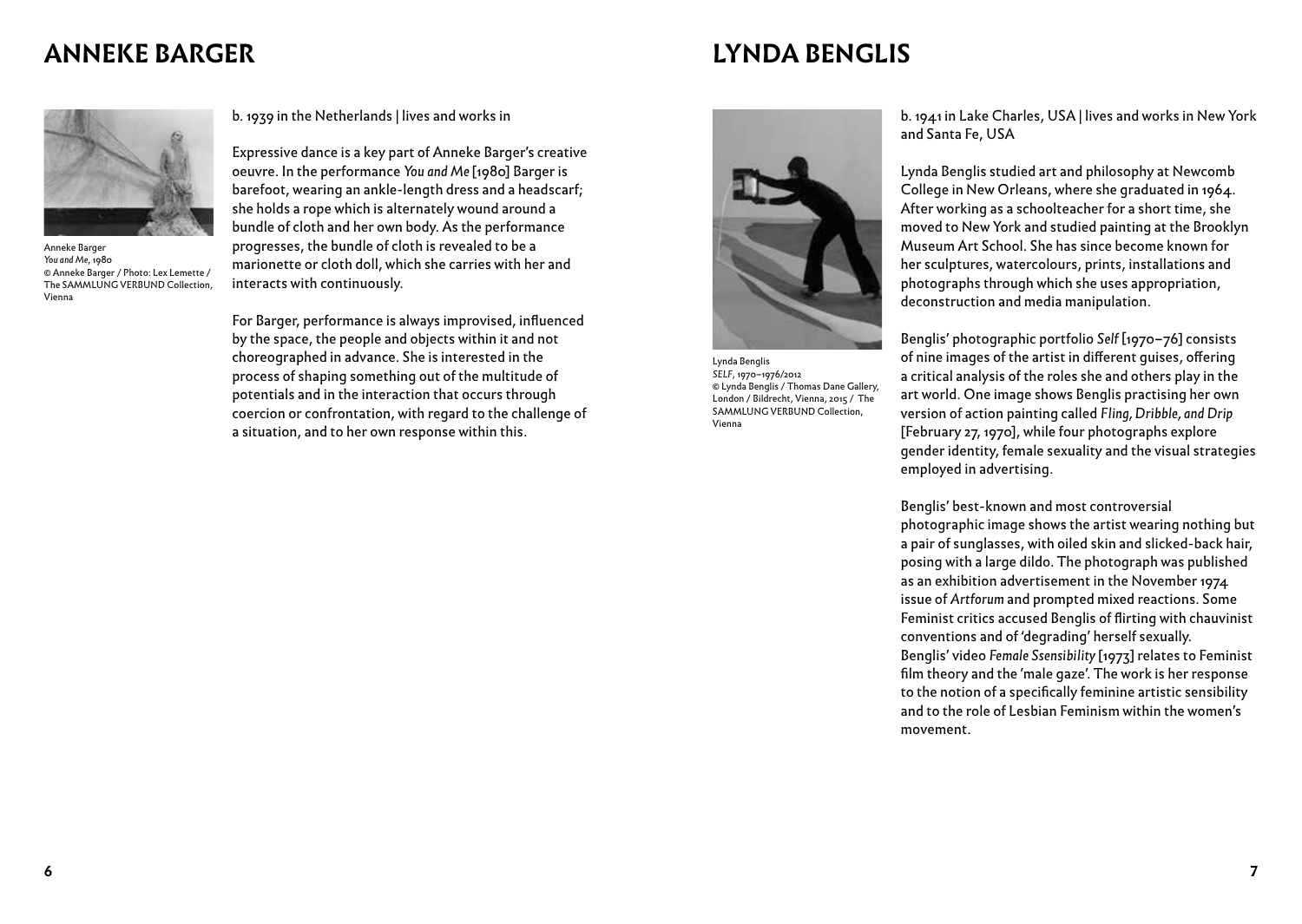### **JUDITH BERNSTEIN RENATE BERTLMANN**



Judith Bernstein *One Panel Vertical*, 1978 © Judith Bernstein / Karma International, Zurich / The SAMMLUNG VERBUND Collection, Vienna

b. 1942, New Jersey, USA

American feminist artist Judith Bernstein has simultaneously titillated and outraged audiences and institutions alike since the early 1960s. Both "funny and dead serious", her visceral paintings and drawings brazenly address themes of warfare, sexual aggression and gender politics. Bernstein's work has been called unrepentant and obscene, causing controversy and debate over the past five decades.

Early works such as *Cockman 1* and *Cockman 2* (both 1966), created a year before her graduation, reference bawdy sexual innuendo, alongside critiquing political figures such as then-Governor George Wallace and the escalating conflict in Vietnam.

Furthering these themes, Bernstein's later *Fuck Vietnam* series positioned giant, three-dimensional phalluses on patriotically themed backgrounds. Employing simultaneously sexual and violent American slang such as "fuck", "bang", "hit", "shoot", "cock-eyed", and "dickhead", Bernstein deftly drew parallels between sexual excitement and what she saw as the predominantly male urge to dominate and destroy.



Renate Bertlmann *Tender Touches 1–5*, 1976 © Renate Bertlmann, Wien / DACS, London, 2016/ The SAMMLUNG VERBUND Collection, Vienna

b. 1943 in Vienna, Austria | lives and works in Vienna, Austria

During the 1970s Renate Bertlmann began using female, as well as male, roles and identities to explore social aspects of sexuality and gender relations. Her extensive artistic oeuvre is conceived as a trilogy of equal parts called PORNOGRAPHIE, IRONIE and UTOPIE (Pornography, Irony and Utopia), brought together under the artistic maxim AMO ERGO SUM (I love therefore I am).

Bertlmann's work revolves around the themes of love, eroticism and sexuality. She highlights the innermost areas of the female psyche and places these in a broader social context.

In 1975 Bertlmann began creating a large number of works featuring baby's dummies and condoms. Her photographic series *Z*ärtliche *Ber*ührungen (*Tender Touches*) and the film *Z*ärtliche*s* (*Tender Objects*) show two inflated condoms caressing and finally penetrating one another.

Examining assigned roles and the constraints to which both men and women are subject, she shows marriage to be a key element in this structure. These concerns culminate in the 1978 performance *Schwangere Braut im Rollstuhl* (*Pregnant Bride in Wheelchair*). Here masked bride – who has just given birth to a crying bundle – rises from her wheelchair and departs.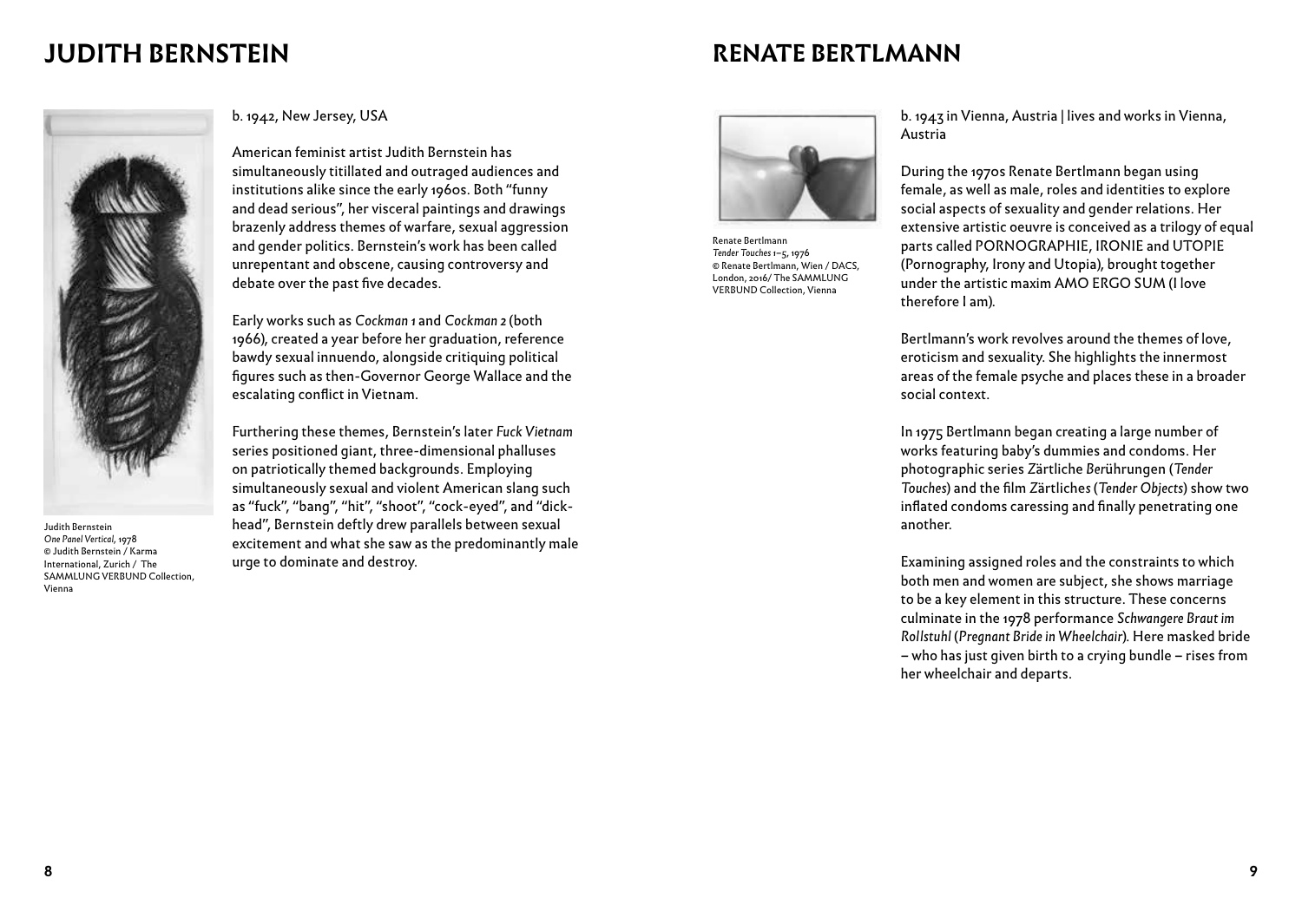### **TERESA BURGA MARCELLA CAMPAGNANO**



Teresa Burga *Untitled*, 1979 © Teresa Burga / Courtesy of Galerie Barbara Thumm, Berlin / The SAMMLUNG VERBUND Collection, Vienna

b. 1935 in Iquitos, Peru | lives and works in Lima, Peru

In 1966/67 Teresa Burga co-founded Arte Nuevo [New Art], an artists' group in Lima whose members were critical of traditional art forms and experimented with new approaches such as Pop Art. She then became interested in serial imagery and developed a conceptual aesthetic while attending the Art Institute of Chicago on a Fulbright scholarship.

Burga's practice revolves around themes of representation and mass culture. She explores the construction of identity and femininity, as well as addressing the mechanisation and bureaucratisation of work and leisure in everyday life. In the 1970s she started a series of small drawings in coloured ink that focus on everyday objects and advertising imagery. The drawing *Sin T*îtulo [*Untitled*, 1979], for example, borrows from an advertisement for Cotelga toothpaste featuring a beautiful female model. Burga combines this motif with an image of a wistful woman and a man resting his head against hers. This image has a clearly visible grid pattern.

In numerous drawings Teresa Burga challenges the notion of flawless beauty that is promoted and reinforced by advertising. Employing methodical analysis to determine its measurability, she reveals the constructed nature of the feminine ideal.



Marcella Campagnano *The Invention of Feminity: Roles*, 1974 © Marcella Campagnano / The SAMMLUNG VERBUND Collection, Vienna

b. 1941 in Verdello near Bergamo, Italy | lives and works in Como, Italy

Marcella Campagnano joined Milan's *Via Cherubini* feminist group in the early 1970s. The group developed a project on female identity centred on creating commonplace images of femininity. Photography struck Campagnano as the right medium to record what she describes as an "ironic theater of experience".

In 1974, Campagnano began work on a photographic series that turned her small apartment into a makeshift photographic studio. Deftly combining the contents of her wardrobe with makeup and gestures of the sort women perform in everyday life, she slipped into different feminine roles, using a mirror to fine-tune her facial expressions and poses. In the photographs she appears variously as a wife, young lady, working woman, mother, student, love-struck girl, lady, pregnant woman, prostitute, bride and paramour. The resulting series, which received the title *L'Invenzione del Femminile: RUOLI* [*The Invention of Femininity: ROLES*], was not intended purely as a work of art. Campagnano also hoped it would ignite a political discourse. It highlighted how the roles women play are constructions imposed by patriarchal society. The photographs expose the image of women to be one of objectification enacted by the male gaze.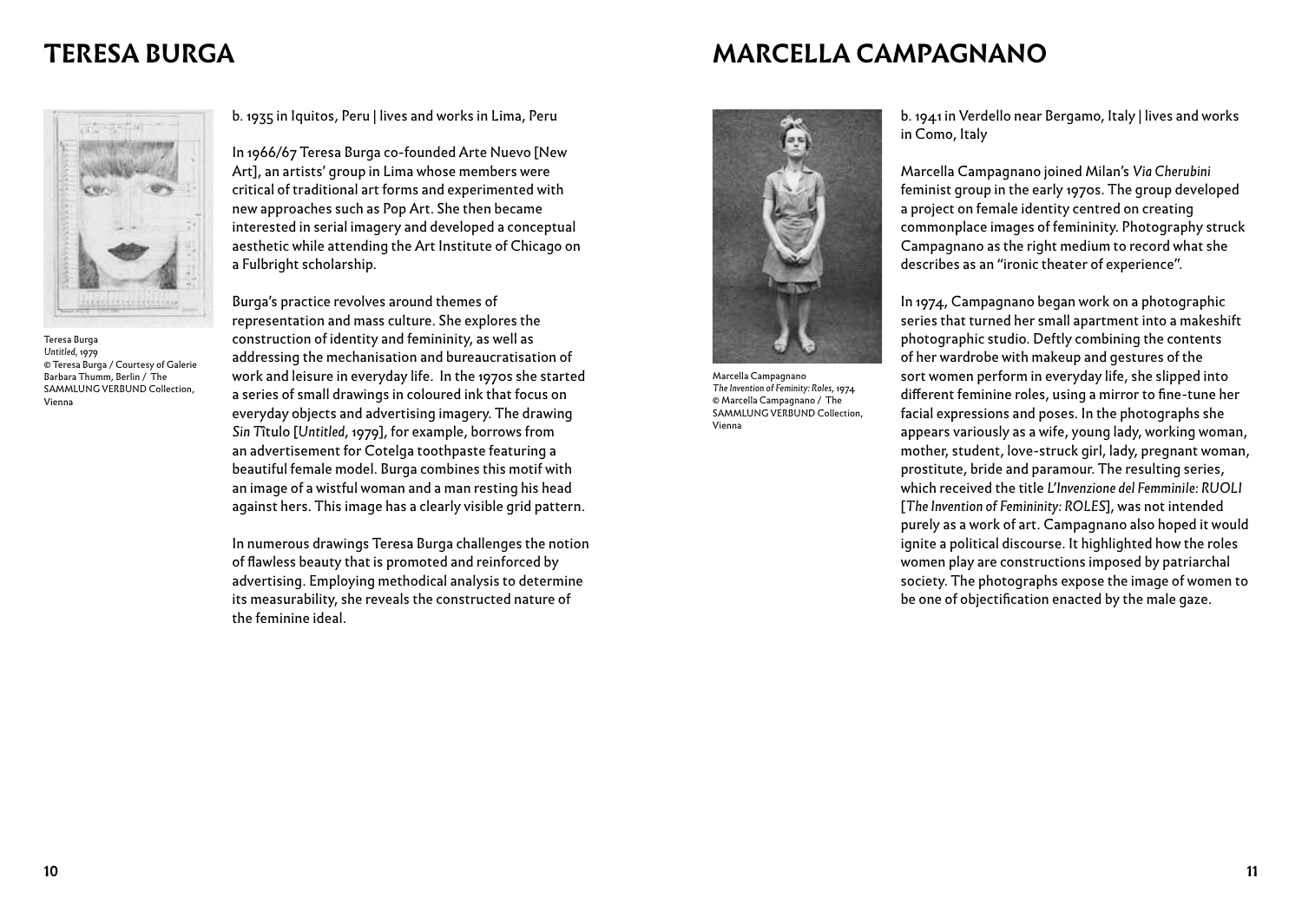### **JUDY CHICAGO LINDA CHRISTANELL**



Judy Chicago *Boxing ring ad*, 1979/2011 © Judy Chicago / DACS, London, 2016/ The SAMMLUNG VERBUND Collection, Vienna

### b. 1939 in Chicago, USA

Judy Chicago realised that the art world remained deeply unprogressive for women, despite the liberation the 1960s seemed to promise, when she enrolled at the University of California to study painting and sculpture. She recalls, "Women in the art world were either 'artists' wives or groupies'," and not taken seriously as artists. In 1970, she and her fellow artist Miriam Schapiro launched the first feminist art program at the California State University.

Exploring the conjunction of art and Feminism, Chicago's ambition was to inform future artists and art educators of the potential of feminist practices. This could counteract the discrimination and widespread exclusion women artists still experienced. In 1971, Chicago and Schapiro rented an abandoned home in a residential neighbourhood in Hollywood, transforming it into *Womanhouse* - a central location for their project. Challenging the classic teacher-student hierarchy and drawing on personal experience, the participants conceived the project as a multiple autobiography aiming to change collective consciousness.

During this time, Chicago produced many key works including the photolithograph *Red Flag* (1971) derived from her installation *Menstruation Bathroom*.



Linda Christanell *Object Tying*, 1973 © Linda Christanell / The SAMMLUNG VERBUND Collection, Vienna

### b. 1939 in Vienna, Austria

Linda Christanell is best known as an avant-garde filmmaker, but her practice also incorporates photography and performance. Early in her career, she began to produce drawings and layered graphic works. This led to combining diverse materials – fabric, cardboard, latex, metal, and wood and unusual found items – to produce objects. Photographing – and then interacting with – the objects she created led her into filmmaking as well as performance art.

Christanell often used subtle body language and idiosyncratic scores in her performances such as *Fingerfächer* (*Finger Fan*, 1977). Initially staged in Bologna in 1977, the fans here are made of various materials and act as prostheses on the body. Although not presenting a cathartic laceration or exposure of the body, through repetitive action the film suggests a vigorous effort to break free of prevailing gender roles.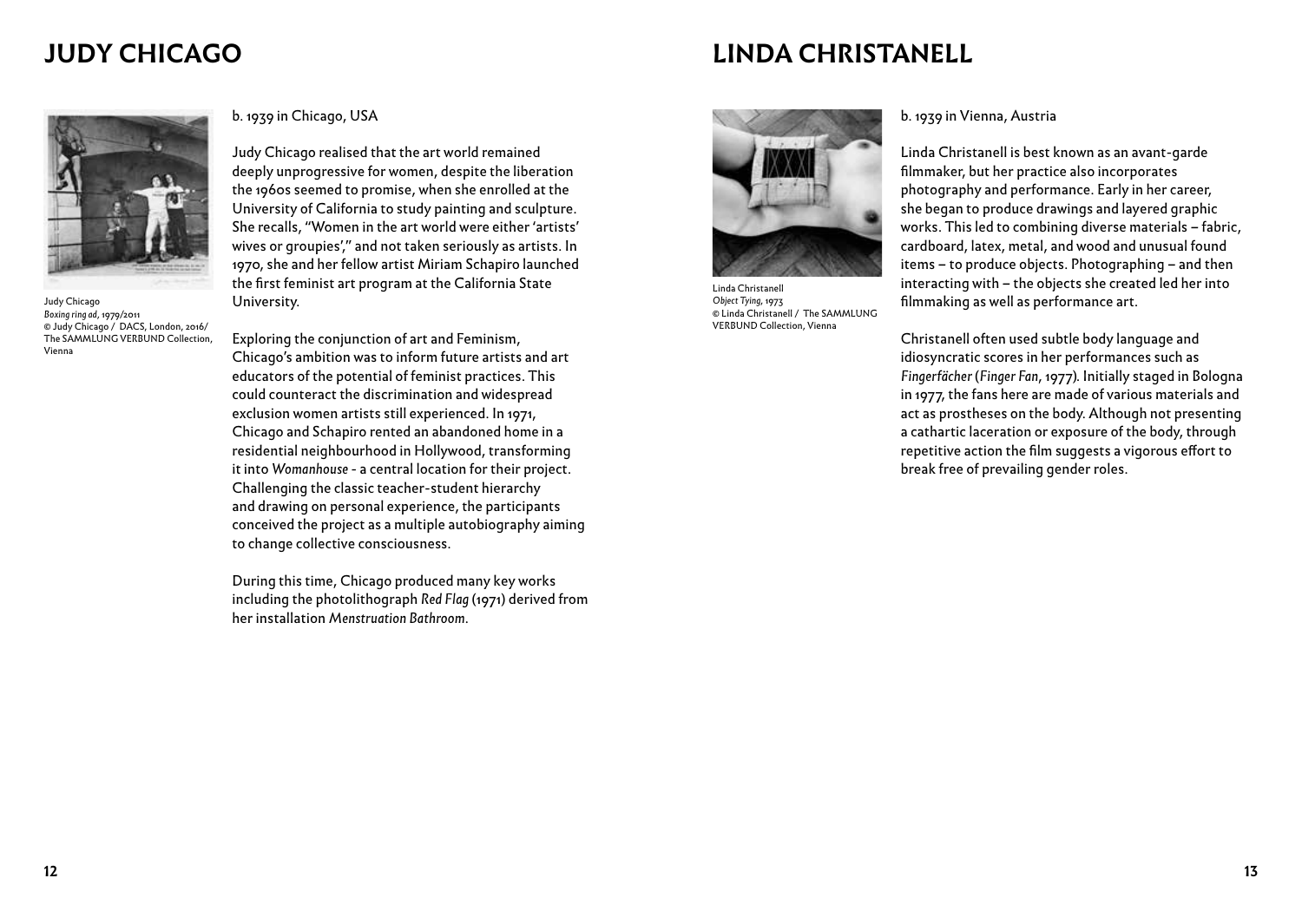### **LILI DUJOURIE MARY BETH EDELSON**



Lili Dujourie *Untitled*, 1977 © Lili Dujourie / Courtesy of Michael Janssen, Berlin / The SAMMLUNG VERBUND Collection, Vienna

b. 1941 in Roeselare, Belgium | lives and works in Lovendegem, Belgium

In Lili Dujourie's pioneering photographic and video work of the 1970s, the traditionally patriarchal relationship between artist and model was a central theme. In *Untitled*  [1977], a group of six black-and-white photographs show a nude model striking various classical poses on the floor of an apartment. We assume that it is a woman lying on the ground, but in fact it is the naked body of a man with long hair. The model himself was surprised that, simply through the mimicking of these painterly poses, he himself would assume he was looking at the body of a woman. With this expressive work Dujourie wanted to both uncover our assumptions and emphasise the fragility of both sexes.

While Dujourie recalled feeling marginalised by her primarily male colleagues, and acknowledged a debt to feminist film theory, she has also rejected a specifically feminist reading of her work. However, her acknowledgement and examination of women's conventional role as model resonates with Feminism's critique of art history.



Mary Beth Edelson *Some Living American Women Artists / Last Supper*, 1972 © Mary Beth Edelson Courtesy of Balice Hertling, LLC, New York / The SAMMLUNG VERBUND Collection, Vienna

b. 1933 in East Chicago, USA | lives and works in New York, USA

From the start of the 1970s, Mary Beth Edelson was an activist in the civil rights and women's movements in New York. She organised protests and co-organised the first National Conference of Women in the Visual Arts in Washington, D.C. During the 1970s, in addition to her performance work, Edelson also employed the medium of photography and photo-collage, with which she critiqued patriarchal society.

Works like *Some living American Women Artists/ Last Supper* [1972] are based on art historical masterpieces, subsequently manipulated to overwrite the maledominated history of art.

The three works by Edelson – *Trickster Body: Stoic Royality* [1973], *Jumpin' Jack: Sheela's Delight* [1973], *Nobody Messes With Her: Red Blood* [1973] – are reworked black-andwhite photographs. Each work in the series begins with the same basic motif: the naked body of a woman standing in a natural landscape with legs apart and hands aloft. In each, her face has been painted over and made unrecognizable. Through this anonymity, she becomes symbolic of woman as a free, independent being.

Regarding the use of her body in her art, she wrote, "I also used my body as a 'found object' in these early works, with the intention of transforming the body into a 'found subject'. In her technique of painting over she refers to, amongst other things, the goddesses and female archetypes from art history, such as the figure of Baubo from Greek mythology and the Sheela na gig that was placed on European churches to ward off evil throughout the 11th and 12th centuries.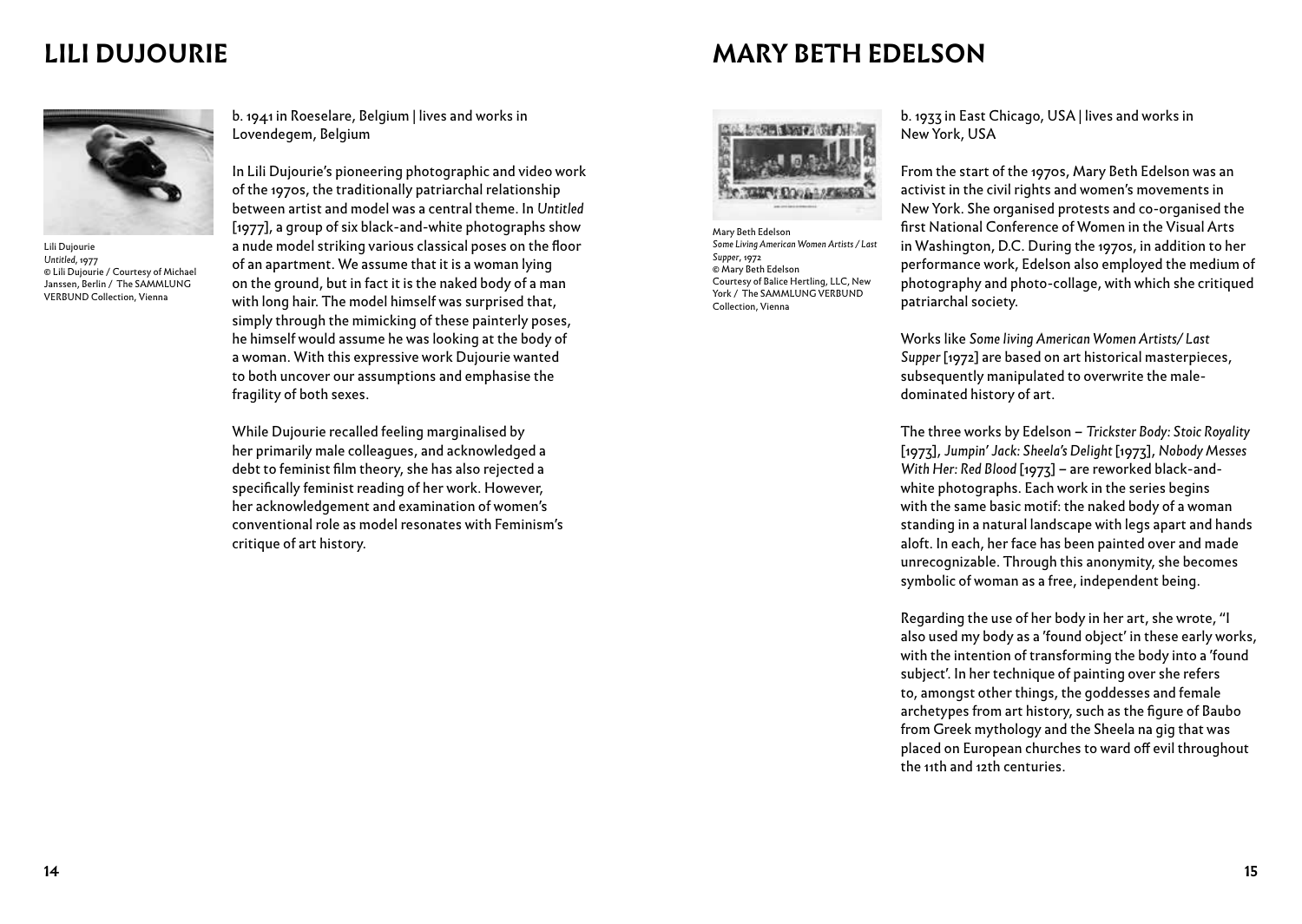### **RENATE EISENEGGER VALIE EXPORT**



Renate Eisenegger *Highrise (No 1),* 1974 © Renate Eisenegger / The SAMMLUNG VERBUND Collection, Vienna

b. 1949 in Gelsenkirchen, Germany | lives and works in Schaffhausen, Switzerland

Renate Eisenegger saw for herself how women artists played only a background role, while studying at the Academy of Art in Düsseldorf. It was not until she moved to Rome in 1972/73 that she felt able to work without any form of discrimination or repression.

During her time in Italy she created works such as *Kabuki-Fries* [1972], a series of 12 black-and-white photographs where she painted her face white and then covered it with horizontal and vertical lines thus erasing her identity as a subject.

The use of a mask-like painted face gave Eisenegger a sense of self-detachment and provided considerable artistic freedom. For her performance piece *Hochhaus* [Nr. 1, *Highrise*], which was staged without an audience in a tower block in Hamburg in 1974, she again painted her face white. During the performance she moved along a long corridor in a crouched position, ironing out the smooth linoleum flooring. The emotional emptiness of the female protagonist reflects the oppressive atmosphere of this anonymous high-rise architecture.

Eisenegger's eight-part photo series *Isolamento* [1972] shows a woman sticking cotton wool and tape over her mouth, then over her nose, ears and eyes, before finally tying up her head and hands completely. This oppressive act of blocking all means of communication acknowledges a collective female experience that has long been an issue for the women's movement.



Valie Export *Tapp and Touch Cinema*, 1968 © Valie Export/ VG Bildkunst, Bonn 2015 Courtesy of Galerie Charim, Vienna / The SAMMLUNG VERBUND Collection, Vienna

b. 1940 in Linz, Austria | lives and works in Vienna, Austria

Working in the film industry as a script girl, editor and extra in the mid-1960s, VALIE EXPORT (née Waltraud Lehner) adopted her name shortly after writing her first screenplay in 1966. The change was both an artistic concept and her trademark identity.

Regarded as a feminist pioneer of Conceptual, performance, media and film-based art, EXPORT was also an early practitioner of expanded cinema. One of her most important performances in this context is the work *Tapp- und Tastkino* [*Tap and Touch Cinema*, 1968]. The work directly engaged male passers-by who were invited to put their hands inside a theatre-like box she was wearing over her naked chest, giving them little choice but to look her in the eye. EXPORT's groundbreaking performance confronted the pleasure derived from the anonymous act of viewing images of women, and demonstrated the violating aspect of the cinematic experience.

EXPORT'S performance *Aktionshose: Gentilpanik* [*Action Pants: Genital Panic*, 1969], which took place inside a cinema, was a similar critique of the objectification of the female body by the commercial film industry and the 'male gaze'. For the silkscreen print exhibited here, the artist posed for the camera holding a machine gun and wearing the same clothes she had worn in the cinema performance – a black patent leather blouse and a pair of crotchless jeans.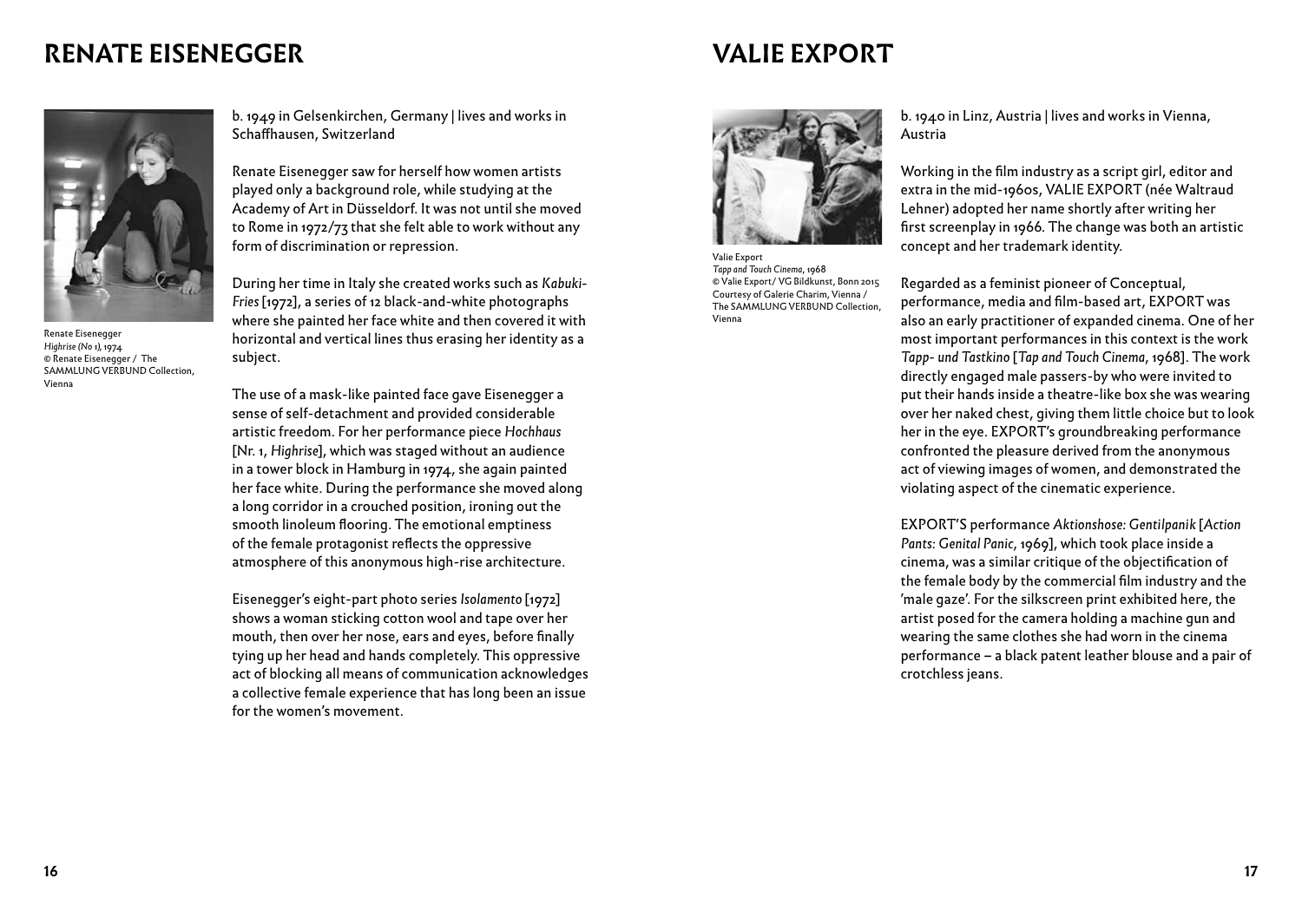### **ESTHER FERRER LYNN HERSHMAN LEESON**



Esther Ferrer *Three Days of Madness, Gallery A*, 1975/1984 © Esther Ferrer Courtesy gallery àngels barcelona, Barcelona / The SAMMLUNG VERBUND Collection, Vienna

b. 1937 in San Sebastián, Spain | lives and works in Paris, France

*A performance is whatever happens in the performance. In this sense a performance can be absolutely anything; it is sometimes a bit vague, something that can be understood differently by everyone who sees it.* 

Esther Ferrer's multidisciplinary and minimalistic practice revolves around themes of time, eternity, space, presence and the transience of the human body. Her personal experience of the political, social and intellectual situation in Spain during the 1960s and 70s led her to develop an artistic stance that rejected all forms of power and ideology.

In her performance *Trois Jours de la Folie* [*Three days of madness*, 1975], staged at Galerie A in Paris, she used her own body as a tool. Starting from a seated position on a chair, she gradually increased her range of physical movements, creating an improvised sequence with no clear narrative, simply portraying 'a woman in action'. This work reflects Ferrer's artistic method, which consistently favours the unspectacular and everyday over the rarefied and emotive.

These interests led Ferrer to join the artists' group Zaj at an early stage in her career. Founded by Ramón Barce, Juan Hidalgo and Walter Marchetti as part of an international avant-garde movement, its members employed radical means to challenge post-war notions of art. They sought to free art from the constraints of representation and challenge the dichotomy between artwork and audience by staging interdisciplinary events that favoured experimentation and welcomed the unexpected.



Lynn Hershman Leeson *Roberta Construction Chart #1*, 1975 © Lynn Hershman Leeson / The SAMMLUNG VERBUND Collection, Vienna

b. 1941 in Cleveland, USA | lives and works in San Francisco and New York, USA

Artist and film-maker Lynn Hershman Leeson's work has explored a number of key issues in modern society such as the relationship between man and machine, the construction of identity, privacy in an era of mass surveillance, the merging of the real and the virtual, and the use of the media as a tool against censorship and political repression. Over the last five decades she has been a leading figure in photography, video, film, performance, installation, interactive art and web-based media art.

In her best-known work, Hershman Leeson assumed the role of Roberta Breitmore, a fictional character who had her own driver's licence, credit card and reallife interpersonal relationships. Art and reality were inseparably linked in this persona, who existed between 1974 and 1978. With this project Hershman Leeson gave physical form to the notion of artificially constructed identity, predating virtual worlds such as Second Life by many years.

The themes addressed by the artist through her fictional character revolve around issues of identity, sexuality, interactivity and performativity. In 1978 she brought the project to an end. Many years later [1995–2000], Roberta evolved into CyberRoberta, an interactive artificial intelligence that takes the form of a web-based sculpture.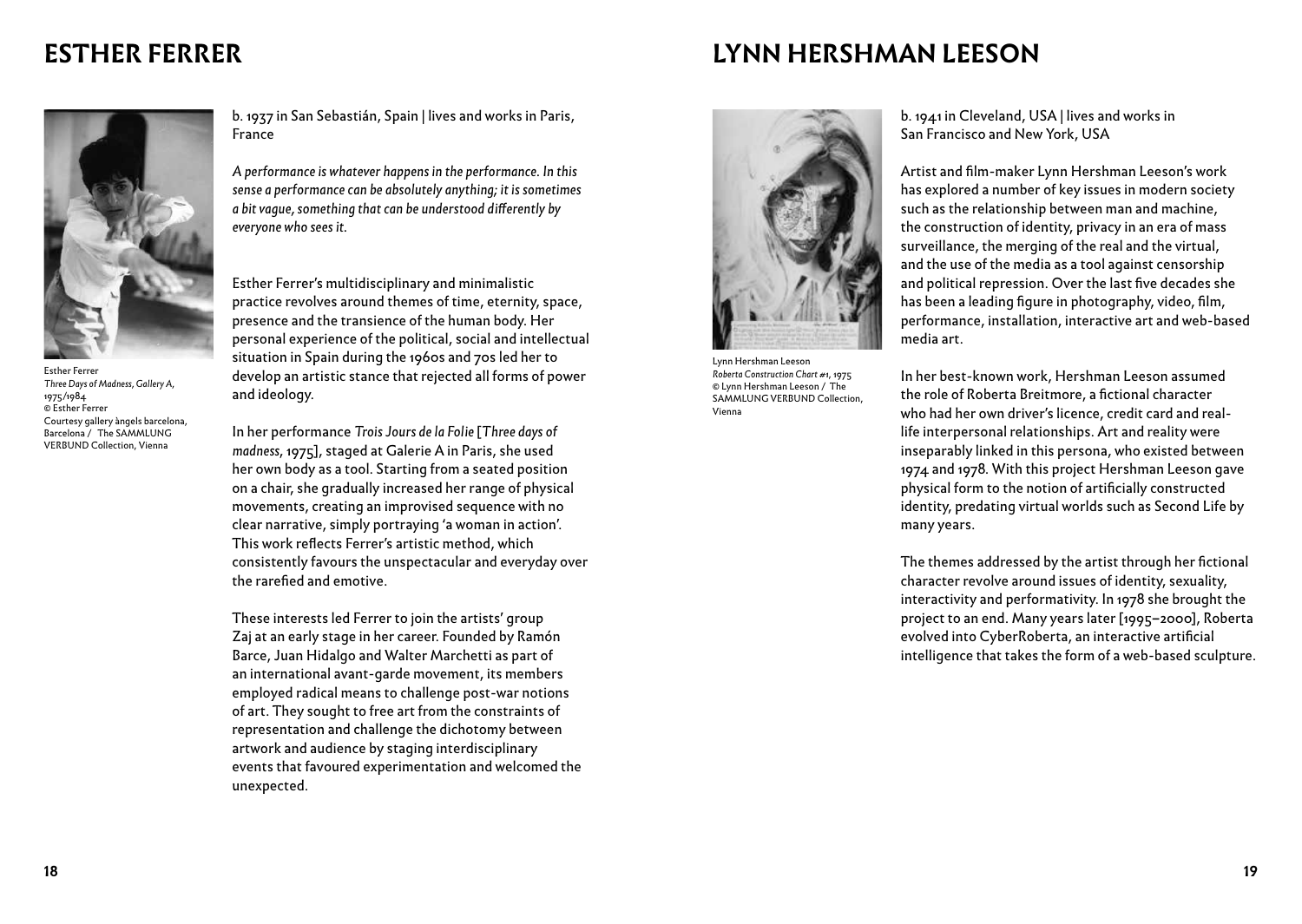### **ALEXIS HUNTER SANJA IVEKOVIĆ**

Alexis Hunter *Approach to Fear Voyeurism*, 1973/2006 © Alexis Hunter Courtesy of Richard Saltoun, London / The SAMMLUNG VERBUND Collection, Vienna

1948 in Auckland, New Zealand – 2014 in London, UK

*In the 1970s many feminist artists were using photography and film because it is a distancing medium as opposed to painting. Feminist artists were conscious that painting was overlaid with the ›male gaze‹ and that the way people look at paintings is constructed by patriarchy. —* Alexis Hunter

Alexis Hunter was a politically engaged artist recognised for creating works that directly confront the accepted norms of sexualization, objectification and seduction within society.

Hunter's work is aesthetically informed by filmic narratives and photo sequencing. *In Approach to Fear: Voyeurism* [1973], a woman undresses before the camera, subverting the relationship between voyeur and subject by challenging the viewers' gaze. She knowingly lifts her long skirt over her head. In doing so, she reveals her bare legs and retreats from a position of modesty into one of seductive object.

*Approach to Fear XVII: Masculinisation of Society - Exorcise* [1977], presents a sequence of photographs depict a man with an erection being inked over by a woman's hand, with sensual pleasure still residing in the gestural application of the ink.

For her series *Identity Crisis* [1974], Hunter asked several friends to take her photograph as they perceived her, in addition to a self-portrait by the artist. The work is a play on the gaps between self-perception and identity, and the inconsistencies between self and 'other'.



Sanja Iveković *Inaugurazzione alla Tommaseo*, 1977/2012 © Sanja Iveković Courtesy of espaivisor gallery, Valencia / The SAMMLUNG VERBUND Collection, Vienna

### b. 1949 in Zagreb, Croatia | lives and works in Zagreb, Croatia

Sanja Iveković's art, part of the post-1968 »Nova umjetnička praksa« [New Art Practice] movement period in former Yugoslavia, is produced in a variety of media – conceptual photomontage, collage, video, social sculpture, drawing, performances and actions. Her works are marked by the critical discourse with the politics of images and the body. Many of her works criticise the traditional power structures, analysing the collapse of Socialist regimes and the consequences of the triumph of capitalism. Among her artistic aims is the analysis of identity construction, political engagement and activism. *Inaugurazione alla Tommaseo* is a series of 26 black-andwhite photographs and one drawing. It was produced from her *Inaugurazione* performance, done in 1977 at the Tommaseo Gallery in Trieste, Italy. About this work, Iveković wrote,

"I am standing in the gallery's small office space with my mouth sealed by adhesive tape and an amplifier set up, which transmits my heartbeat into the gallery area as I meet the visitors one by one. My contact with each person is photographed and a special sound is produced to mark the beginning of the encounter. The following day, the photographs are mounted on the walls, each photograph accompanied by the corresponding studio tape. The audience can play back the audiotapes in the gallery during the exhibition."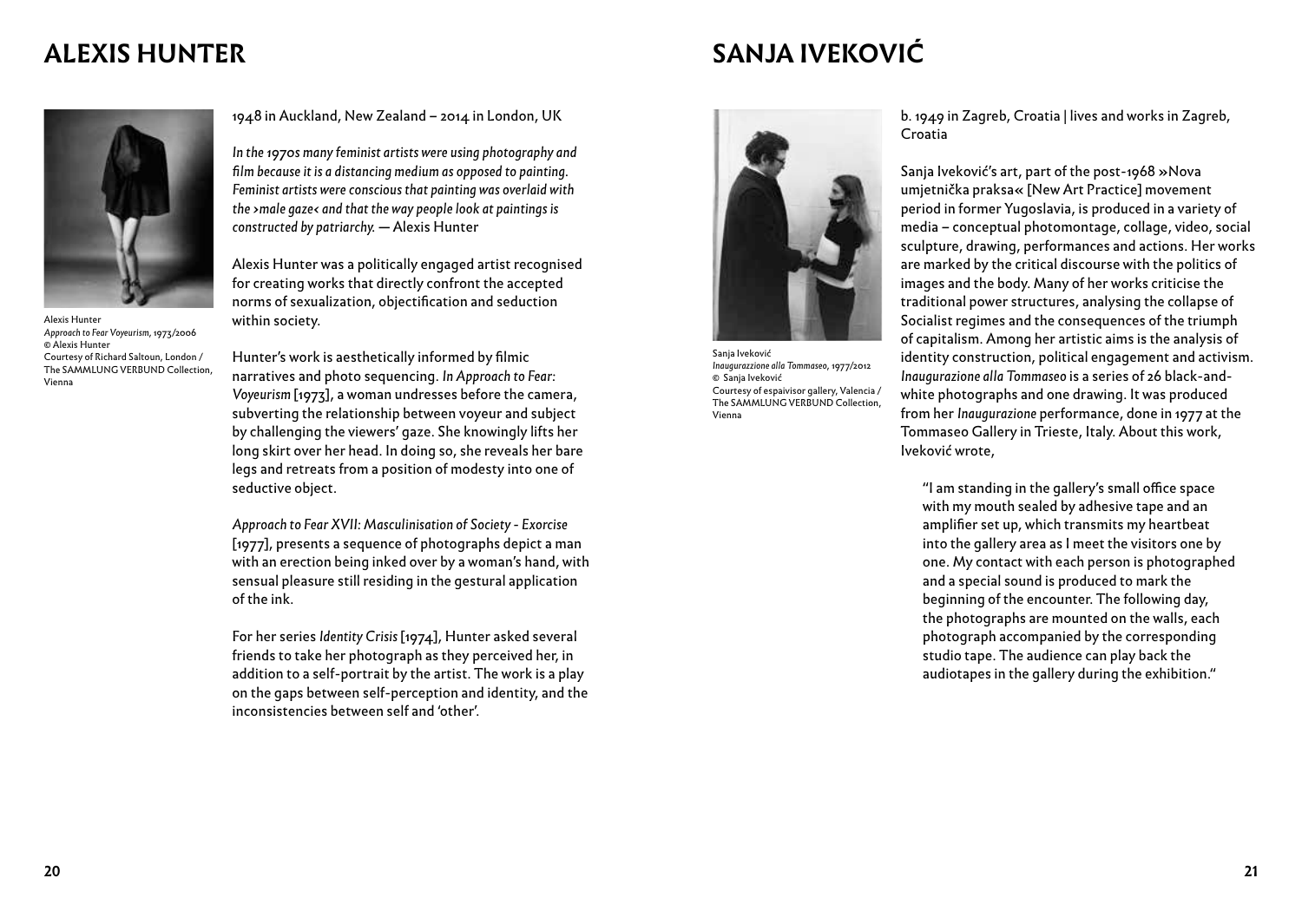# **BIRGIT JÜRGENSSEN KIRSTEN JUSTESEN**



Birgit Jürgenssen *I want out of here!,* 1976 © Estate Birgit Jürgenssen Courtesy of Galerie Hubert Winter, Vienna / DACS, London, 2016/ The SAMMI UNG VERBUND Collection Vienna

1949–2003 in Vienna, Austria

Birgit Jürgenssen began to develop her own brand of poetic and performative feminist art in the 1970s. Exploring and undermining cultural constructions of femininity using her own body as a surface on which to project socially accepted codes. Her practice is characterised by bold experimentation through a wide range of artistic media including drawing, sculpture, Polaroid, cyanotype, photogram and collage.

In the photographic work *Ich m*ö*chte hier raus!* [*I want to get out of here!* 1976], the artist presents herself as a bourgeois housewife desperate to break out of her entrenched gender role. The women Birgit Jürgenssen portrays are never able to determine their own fate, but are instead tied – sometimes literally – to the home and its furnishings. For example, in *K*ü*chensch*ü*rze* [*Apron*, 1975], the oven has become an article of clothing to be worn.

Similarly in her drawings, women are frequently shown trapped inside the cage of domesticity. Such staged representations of the female body, viewed in the light of masquerade, fetishisation or animalisation, run through Jürgenssen's entire oeuvre. In *Nest* [1979], she pictures a bird's nest with two eggs inside her lap. Here the womb is duplicated and externalised as both a site of sexuality and of creation.



Kirsten Justesen *Sculpture #2*, 1968 © Kirsten Justesen / The SAMMLUNG VERBUND Collection, Vienna

.

b. 1943 in Odense, Denmark | lives and works in Copenhagen, Denmark and New York, USA

Kirsten Justesen began to use her own body as a sculptural tool in 1968 while still a student at the Royal Danish Academy of Fine Arts. Her experimental, feminist approach challenged both art-historical tradition *and* the contemporary avant-garde.

In *Sculpture # II* (original title: *Kasse* [*Box*], 1969) Justesen critiques the de-personalised, minimalist tendencies of the time – particularly sculpture. Mimicking its basic forms, with a cardboard box presented on the gallery floor, she subverts its disembodied intellectualism through the addition of a photograph of a crouching naked woman, placed as if she is inside the box. Here the artist confronts the objectification and entrapment of the female form throughout art history as well as calling attention to the avant-garde understanding of the body as a de-personalized tool.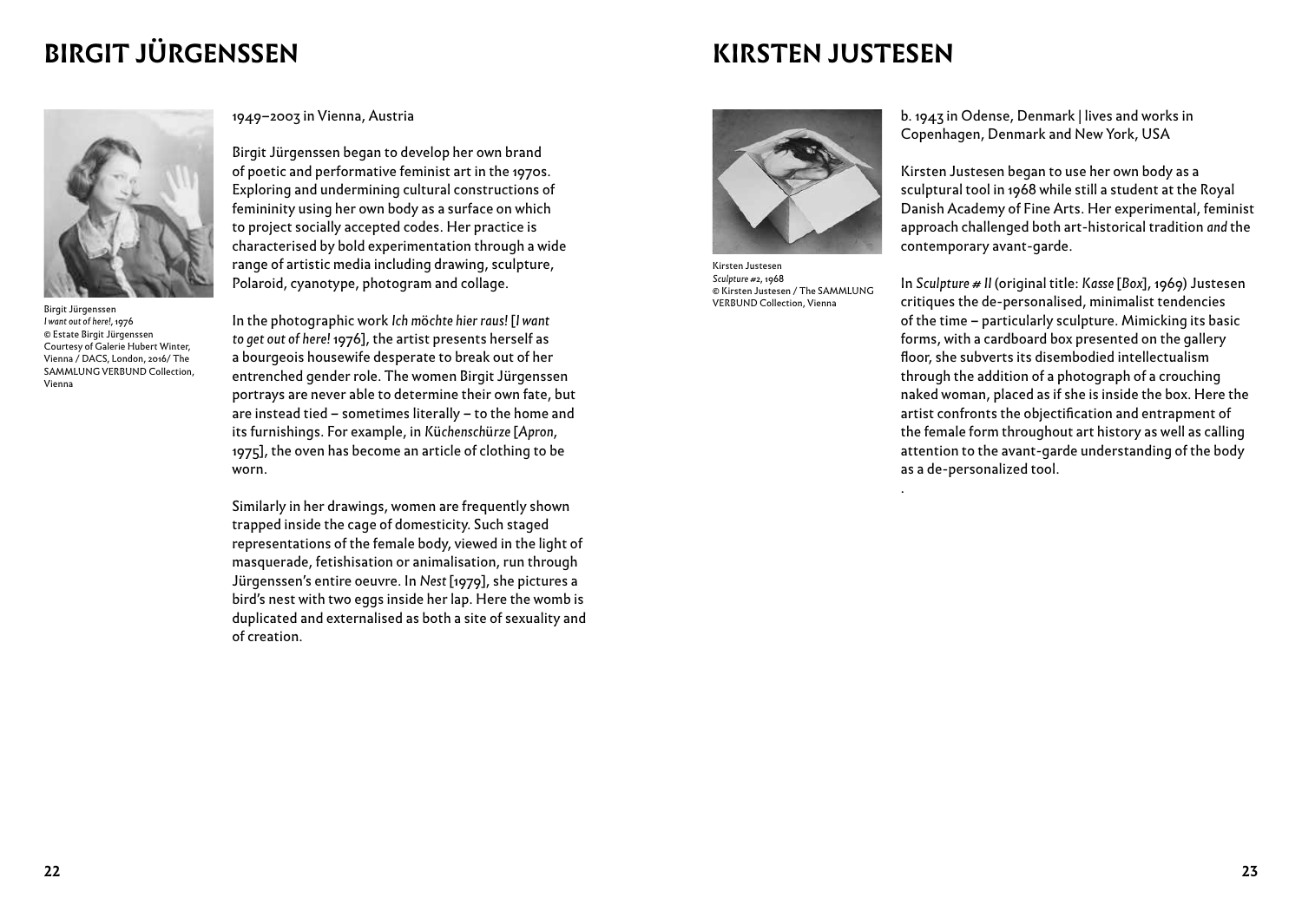### **KETTY LA ROCCA KETTY LA ROCCA**



Ketty La Rocca *My words and you,* 1971/1972 © Courtesy of Ketty La Rocca Estate by Michelangelo Vasta / The SAMMLUNG VERBUND Collection, Vienna

1938 in La Spezia, Italy – 1976 in Florence, Italy

*The you has already started at the border of my I. —* Ketty La Rocca

Ketty La Rocca is one of Italy's leading representatives of Conceptual art and made important contributions to the study of human communication, visual language and the gesture. Through her radical approach, based on »poesia visiva« [visual poetry], she explored the meaning of language and images in collage, performance and photography.

Influenced by making TV-programs for deaf and mute audiences, La Rocca's series *Le Mie Parole e Tu?* [*My Words, And You?,* 1971/72] attempts to form a different language that resists social norms. Defining the relationship and the border between the self and 'other'— which La Rocca calls *you*—is central to her artistic practice. The recursive word *you* in the photographs of gesticulating hands shows how the identity of the 'other' is inscribed in one's own actions. It is only by encountering and dealing with this 'other' that one's own identity is constructed.

La Rocca focuses on gestures and their meaning in the series *Riduzioni* [*Reductions*]. Taking everyday photographs and using graphic schematisation to create serial variations of the images, she analyses the meaning of the depicted subjects and their relationship to one another. The artist's profound interest in the boundary between the internal and the external, between looking and being looked at, is particularly evident in her final series of works, entitled *Craniologie*. Here, the word *you* is superimposed on X-rays of her own skull, produced in connection with her illness. These images are not only strikingly iconic self-portraits of the artist; they also serve as a universally valid *memento mori*, a reminder of the mortality of the viewer—or *you*.



Katalin Ladik *Poem (Serie A)*, 1978 © Katalin Ladik / acb Gallery, Budapest / The SAMMLUNG VERBUND Collection, Vienna

b. 1942 in Novi Sad, Serbia | lives and works in Budapest, Hungary

Working in the multiethnic region of Novi Sad in Yugoslavia, Katalin Ladik belongs to the first generation of artists in the *"new art practice"* that broke with traditional modes of representation. As a poet writing in Hungarian and blending elements of Balkan folklore, her work offers a unique cultural hybrid informed by the Neo-Avant-Garde movements of 1970s Yugoslavia and Hungary.

The performance *Poemim* (1978) was held on several occasions in various locations across the region. Focusing on the ritualistic deformation of the artist's appearance, the performance involved Ladik pressing a pane of glass to her face. Critiquing Western ideals of beauty, the work resonated further as Ladik had become a recognisable persona through her appearance in the media and hence all the more valued.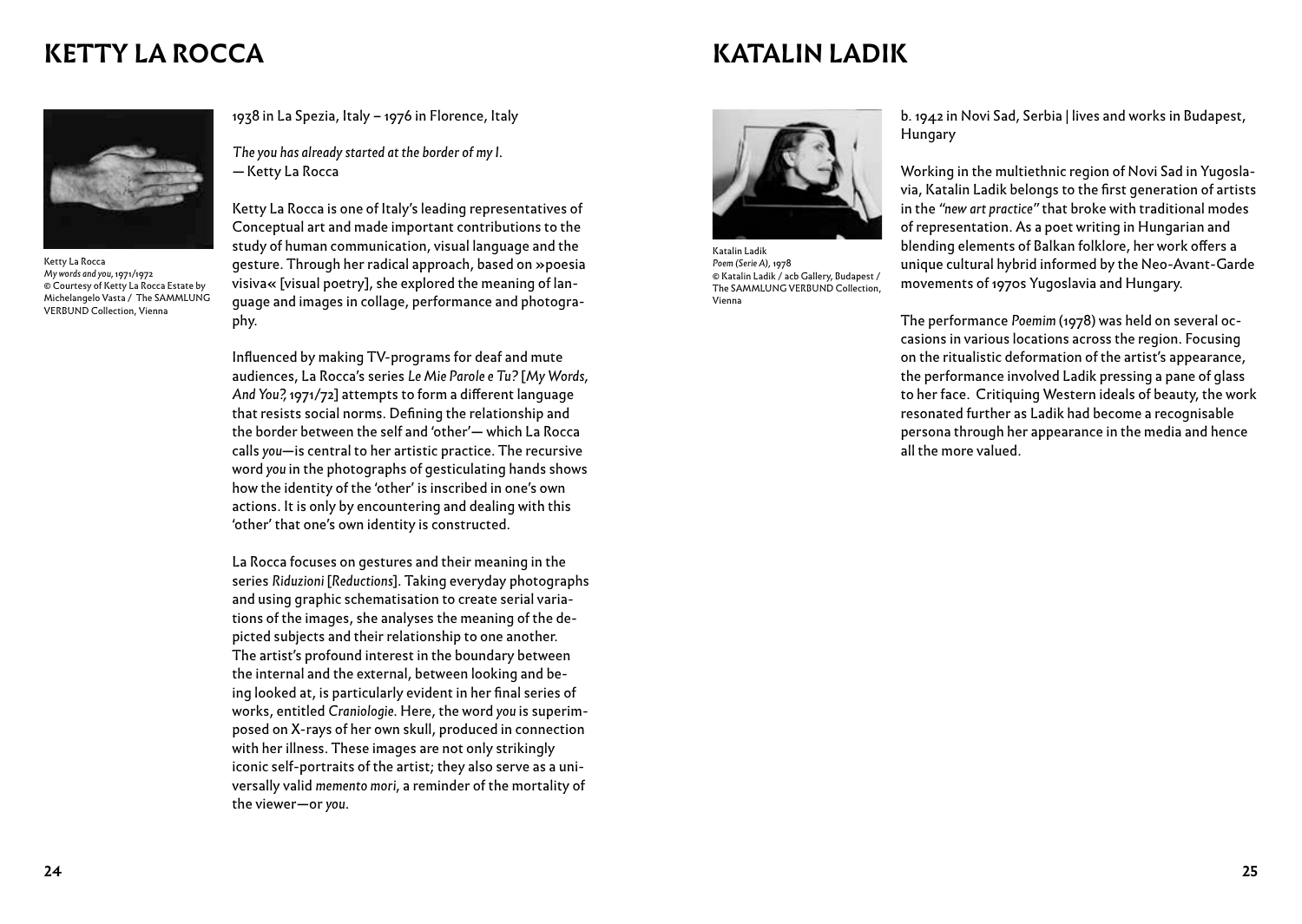Brigitte Lang *Defense Mechanism*, 1984/Mid 1990s © Brigitte Lang /Photo: Robert Zahornicky bei Bildrecht, Vienna / The SAMMLUNG VERBUND Collection, Vienna

### b. 1953 in Austria

Brigitte Lang graduated with a degree in Creative Metalworking in 1973 – an unusual domain for women to specialise in at the time. In 1981, she began her *Abwehrreaktionen* [Defense Mechanism] and *Frauenkopfschmuck* [Women's Headdress] series. These sculptural forms are a feminist reflection on the tensions inherent in relationships between men and women. Psychologically charged and provocative, Lang's ambiguous and awkward mixed-media objects are made for the female body and invite the viewer to try them on.

*Abwehrreaktionen* I and II are metal structures on top of which sit representations of the primary and secondary female sexual characteristics modeled out of cotton fabric, wool and hair. If worn, the sculptures accentuate the sexual characteristics of the wearer, presenting intimate parts of the body that are usually unacceptable to bare in public. Other works such as *Frauenkopfschmuck Mund* [Women's Headdress Mouth, 1984] aggressively repel any intimacy with threatening spikes pointing out from the mouth of the wearer. *Frauenkopfschmuck Dornenkrone* [Women's Headdress Mouth Crown of thorns] and *Frauenkopfschmuck Schleier* [Women's Headdress Veil] symbolize the reversal of the bride's joy into suffering that Lang links to the Passion of Christ.

### **BRIGITTE LANG SUZANNE LACY & LESLIE LABOWITZ**



Suzanne Lacy and Leslie Labowitz *In Mourning and In Rage*, 1977–1978 © Suzanne Lacy and Leslie Labowitz / The SAMMLUNG VERBUND Collection, Vienna

b. 1945 in Wasco, USA | lives and works in Los Angeles, USA

b. 1946 in Uniontown, USA | lives and works in Los Angeles, USA

During their period of collaboration between 1977 and 1980, artists Suzanne Lacy and Leslie Labowitz staged several large-scale public actions on themes relating to violence against women. Lacy subsequently coined the term 'new genre public art' in order to set her practice apart from more traditional forms of art in public space. Their best known work *In Mourning and Rage* , is a public performance prompted by a report in the *Los Angeles Times* about the tenth victim of the Hillside Strangler, a serial killer who raped and murdered a number of women in the city between 1977 and 1979. Disgusted by the sensationalist coverage and motivated by a sense of powerlessness, the artists decided to enact a public ritual to express women's grief, fear and anger, and to project a feminist analysis of violence into the mass media.

On 13 December 1977, 70 women gathered on the steps of City Hall in Los Angeles. They positioned themselves on either side of the steps, unfurling two banners with the inscriptions 'IN MEMORY OF OUR SISTERS' and 'WOMEN FIGHT BACK'. Groups of mourners took to the microphone to proclaim " I am here for the 10 women who have been raped and strangled between October 18 and November 29". The action received widespread media coverage.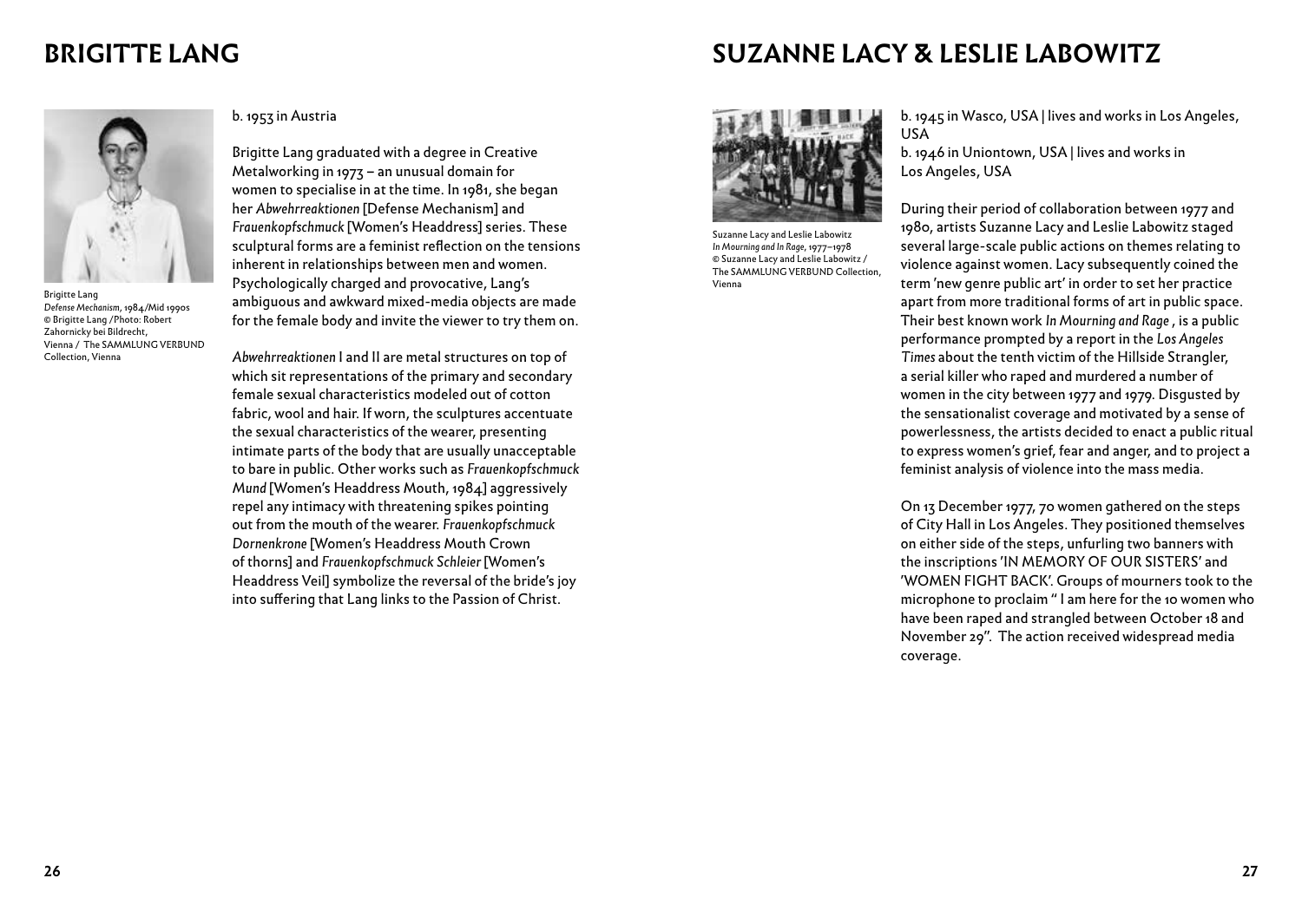# **SUZY LAKE KARIN MACK**



Suzy Lake *Imitations of Myself,* 1973/2012 © Suzy Lake Courtesy of Georgia Scherman, Toronto / The SAMMLUNG VERBUND Collection, Vienna

b. 1947 in Detroit, MI, USA | lives and works in Toronto, Canada

*In mime, white face signifies* ›*zero—before character*‹*. For me, the mime's notion of zero was a tabula rasa following the political and social changes of the 1960s. The white face had the double function as a mask—to hide behind or to reveal.* — Suzy Lake

Suzy Lake is an American-Canadian artist, well known for her works as a photographer, performance artist and video maker. She is a pioneering feminist and politicallyminded artist. In the1960s, Lake became involved with the anti-war and civil rights movements and witnessed the Detroit Race Riots of 1967, one of the deadliest riots to occur in the United States. Because of the political events, she moved with her husband to Canada, where she studied at the Concordia University in Montreal.

In her art, she explores topics including female identity, transformation, beauty and gender. The work MISS CHATELAINE [1973/1998] reflects change in female identity. For the work she collaged a range of trendy hats and hairstyles culled from various fashion magazines over some older portraits of herself. The title MISS CHATELAINE was a simple reference to a fashion magazine archetype aimed at young women. The artist chose it because it was an understood example of how women were represented in the 1960's and 70's. IMITATIONS OF MYSELF [1973/2012] shows the process of putting on make-up through serial photography. In the work, we see the artist sitting at a table, looking in the mirror and applying make-up to her face: «If one was a feminist or an activist, the white face had a double function as a mask—to hide behind or to reveal.» Lake's use of seriality and grid structures echoes the Conceptual and Post-Conceptual art.



Karin Mack *Destruction of an Illusion*, 1977 © Karin Mack / The SAMMLUNG VERBUND Collection, Vienna

b. 1940 in Vienna, Austria | lives and works in Vienna, Austria

Assuming the role of the keen observer and sensitive documentarian, Karin Mack began taking photographs of artistic gatherings and art-world events in the 1960s. In the early 1970s she began to focus on a more personal exploration of her own life. Reflecting upon her identity as a woman, as well as a wider interrogation of the place of her generation in society, Mack derived her subject matter from a highly personal process of introspection.

In *Die Zeit in der Tasche* [*The Time in the pocket*, 1978] several female members of her family are featured. Here the artist presents a series of photographs of her mother, grandmother, sister and daughter, along with an image of herself, highlighting the continual transition from one generation to the next, one woman to another.

With a subtle sense of irony, Mack also addresses stereotypical bourgeois behaviours and values by transporting them into an imaginary world. *B*ü*geltraum* [*Ironing Dream*, 1975], for example, transforms the mundane task of dealing with household laundry into a sacrificial ritual culminating in the housewife lying corpse-like on the ironing board.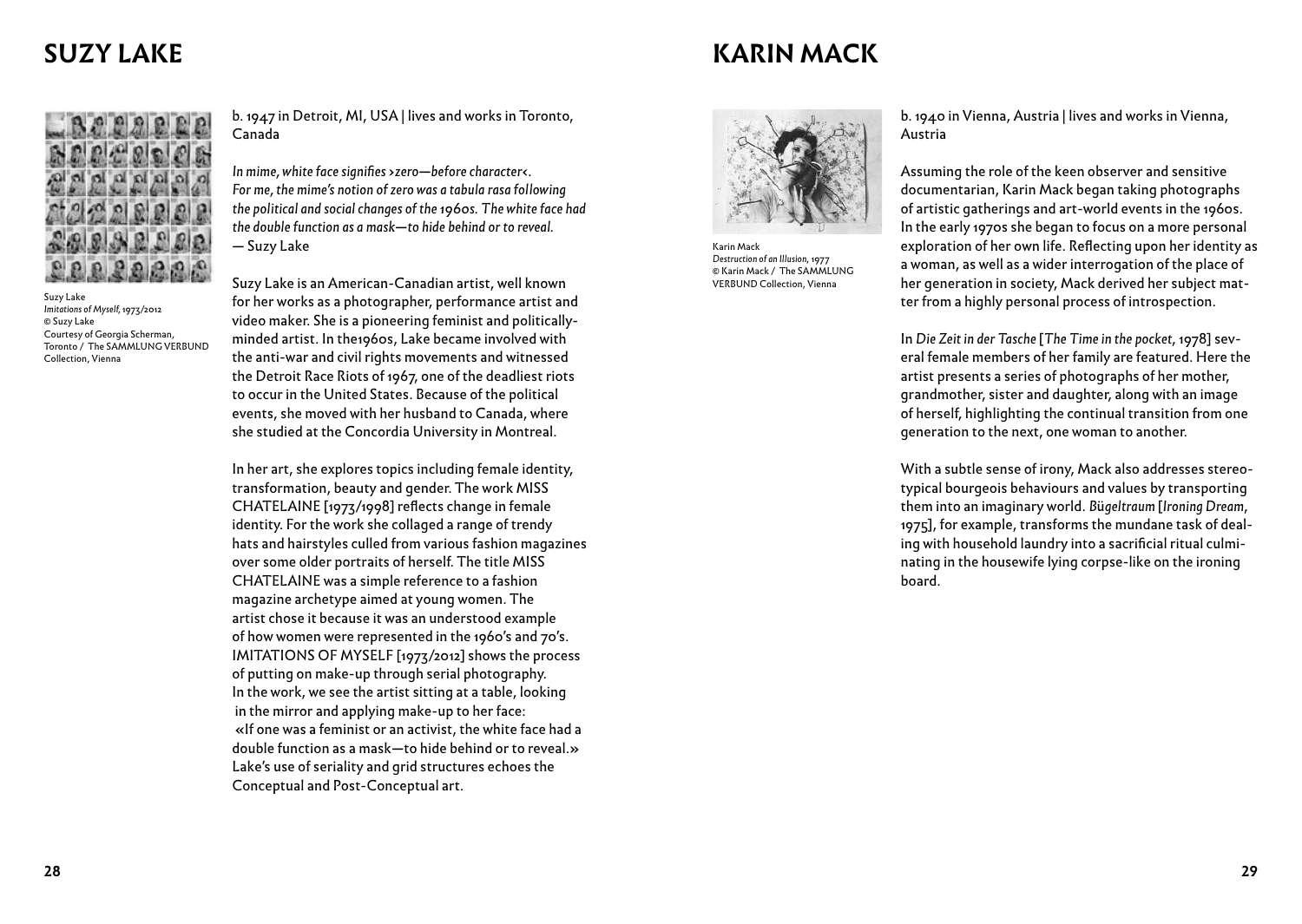### **ANA MENDIETA RITA MYERS**

Ana Mendieta *Untitled (Glass on Body Imprints),* 1972/1997 © The Estate Ana Mendieta Courtesy of Galerie Lelong, New York / The SAMMLUNG VERBUND Collection, Vienna

1948 Havana, Cuba – 1985 New York, USA

Ana Mendieta's art exists at the intersection of performance and sculpture, and at the crossroads of twentieth-century cultural and political history. Her forcible exile from Cuba, and from her family, marked Mendieta deeply creating recurring themes of dislocation, rebirth and regeneration in her self-titled 'earth-body works'.

A series of earth-body performances between 1973 and 1980, titled *Siluetas* [*Silhouettes*], developed her focus on the earth as a site to address issues of displacement by recording the presence of her body – or the imprint it leaves behind – within different natural environments.

Between 1971 and 1980 the artist traveled frequently to Mexico, where she created *Burial Pyramid* [1974] at the Yagul Archeological site around the ruins of a Zapotec temple. In the first frames of the film Mendieta is indiscernible from the pile of stones situated near the base of the temple. In the following sequences of frames, her form slowly emerges from the rocks until she finally 'breathes off' the rocks covering her, revealing and releasing her nude body.

In 1972 Mendieta investigated facial and body manipulation in *Untitled [Glass on Body Imprints]*, a series in which she pressed a piece of plexiglass against her face or body parts, thereby violently distorting her features. In this series her engagement with feminist critique is evident, Mendieta frustrates the ideal of beauty that has traditionally informed the representation of women.

b. 1947 in Hammonton, USA | lives and works in Philadelphia, USA

Rita Myers' works stem from an interest in both Minimalism and performance art and quickly evolved to utilize the emerging new medium of vide In her works she often fused video, text, sound, and sculptural forms.

In her photographic investigation *Body Halves* [1971] she subverts the idea of a 'perfect' female body. The work is based on the notion that the body has a 'better' and a 'worse' half. It consists of four photographs: two of which show the artist's naked body as it is in reality; the other two photographs showing her body as reflected through a central axis. Natural asymmetry is thereby converted into an unsettling, artificial symmetry.

With this deconstructed image Myers challenges an artistic tradition aimed at creating an idealised human figure. She also questions the conventional depiction of the female nude. The fact that the woman is no longer merely an object, but instead becomes the subject of the artwork, causes a shift in how the female figure is conceived as an artistic motif.



Rita Myers *Body Halves*, 1971

© Rita Myers / The SAMMLUNG VERBUND Collection, Vienna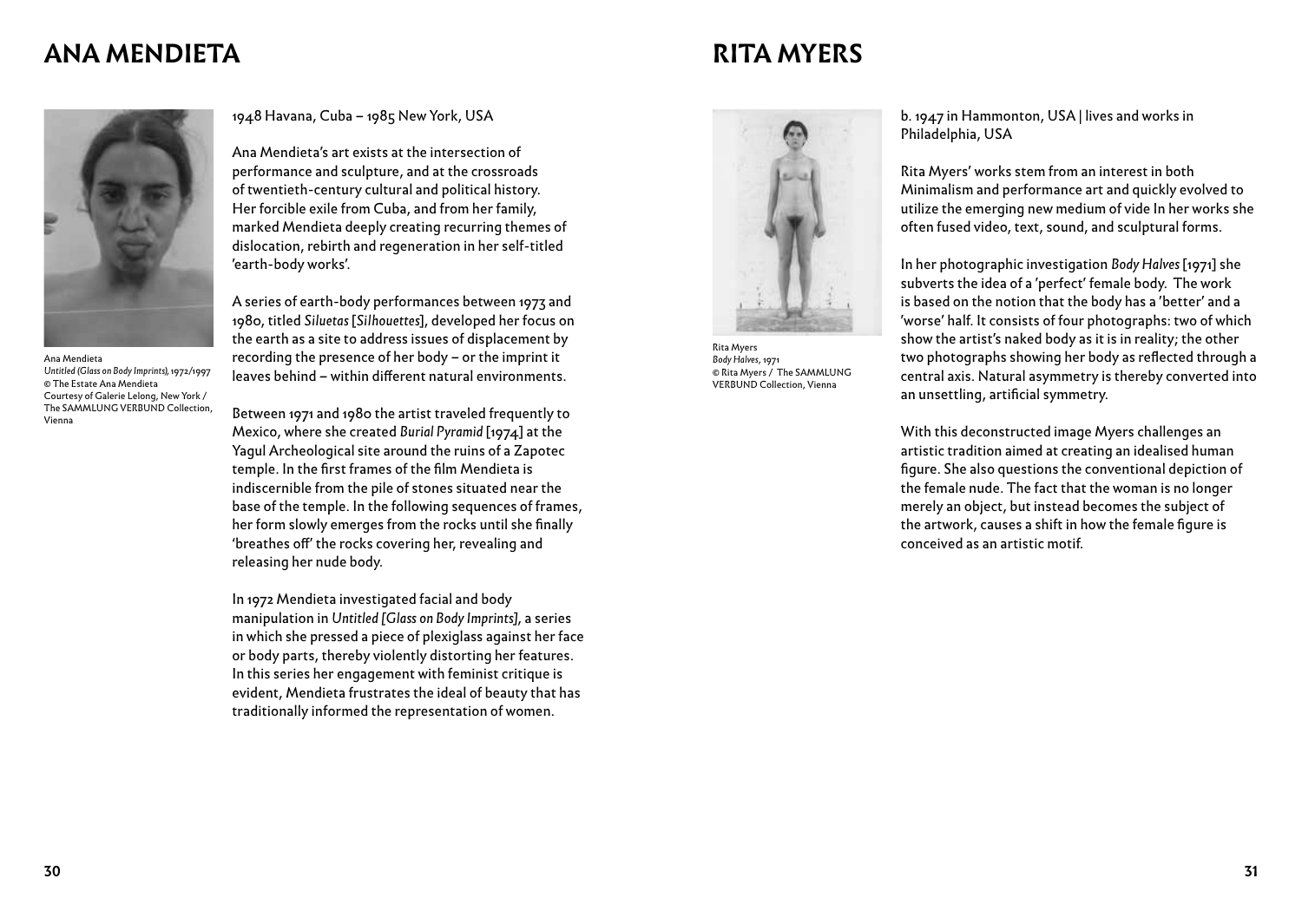### **LORRAINE O'GRADY CONVERTIGATION**



Lorraine O´Grady *Mlle Bourgeoise Noire (Miss Black Middle-Class)*, 1980–1983/2009 *Untitled (Mlle Bourgeoise Noire shouts out her poem)*

b. 1934 in Boston Massachusetts | lives and works New York, USA

Lorraine O'Grady was part of a wave of feminist artists performing role play and exploring a wide variety of feminine identities, often in an effort to dismantle the stereotypical roles imposed by society. She created a new persona in *Mlle Bourgeoise Noire* (or *MBN*) (1980-1983), an imaginary Caribbean beauty queen who had previously won an obscure beauty contest in Cayenne (French Guiana).

In 1980, to celebrate Mlle Bourgeoise Noir's "jubilee" year, she performed wearing a tiara and a hand-sewn outfit made of 360 white gloves. A master of ceremonies chaperoned her to *Just Above Midtown*, the first black avant-garde gallery in Manhattan. Inside, *Mlle Bourgeoise Noire* approached the baffled gallery-goers, handing them white chrysanthemums and acting with great charm and sincerity. Once she had distributed all her flowers, she took off her cape to reveal a low-backed gown, put on white gloves, took a whip in her hand and began to pace back and forth across the room like a caged lioness. Under the eyes of her alarmed audience, she then began to whip her own back with growing frenzy, shouting out a protest poem – finally revealing the racial and feminist politics her persona embodied.



Orlan *Strip-tease occasionnel avec les draps du trousseau*, 1974–1975 © Orlan / DACS, London, 2016/ The SAMMLUNG VERBUND Collection, Vienna

b. 1947 in Saint-Étienne, France | lives and works in Paris, France

ORLAN is considered to be one of the leading representatives of body and performance art, as well as what she herself terms 'carnal art', where the body can be regarded as a modified readymade. Between 1986 and 1993 she altered the appearance of her face with the aid of plastic surgery, using it to visualise the religious, political and cultural forces that determine how women are perceived.

In the series *Se vendre sur les marchés en petits morceaux* [*Selling Oneself on the Small Market*, 1976/77] ORLAN presented images of her body and offered different parts of it for sale at a street market. In doing so she drew attention to the issue of prostitution, as well as referencing Catholic rituals where the body parts of saints are ascribed holy significance. Her work *Strip-tease occasionnel à l'aide des draps du trousseau* [*Incidental Strip-Tease Using Sheets from the Trousseau*, 1974–75] also focuses on the ambiguous value placed on women and their bodies through a theatrical striptease where the artist transforms from virginal bride into seductive whore.

ORLAN caused a huge scandal in 1977 with her work *Le Baiser de l'Artiste* [*The Kiss of the Artist*]. Visitors to the French art fair FIAC could pay into a slot machine to win a kiss from the artist or light a candle. This provocative performance introduced prostitution at an art fair, while simultaneously criticising a religious ritual that makes it possible to buy forgiveness for one's sins.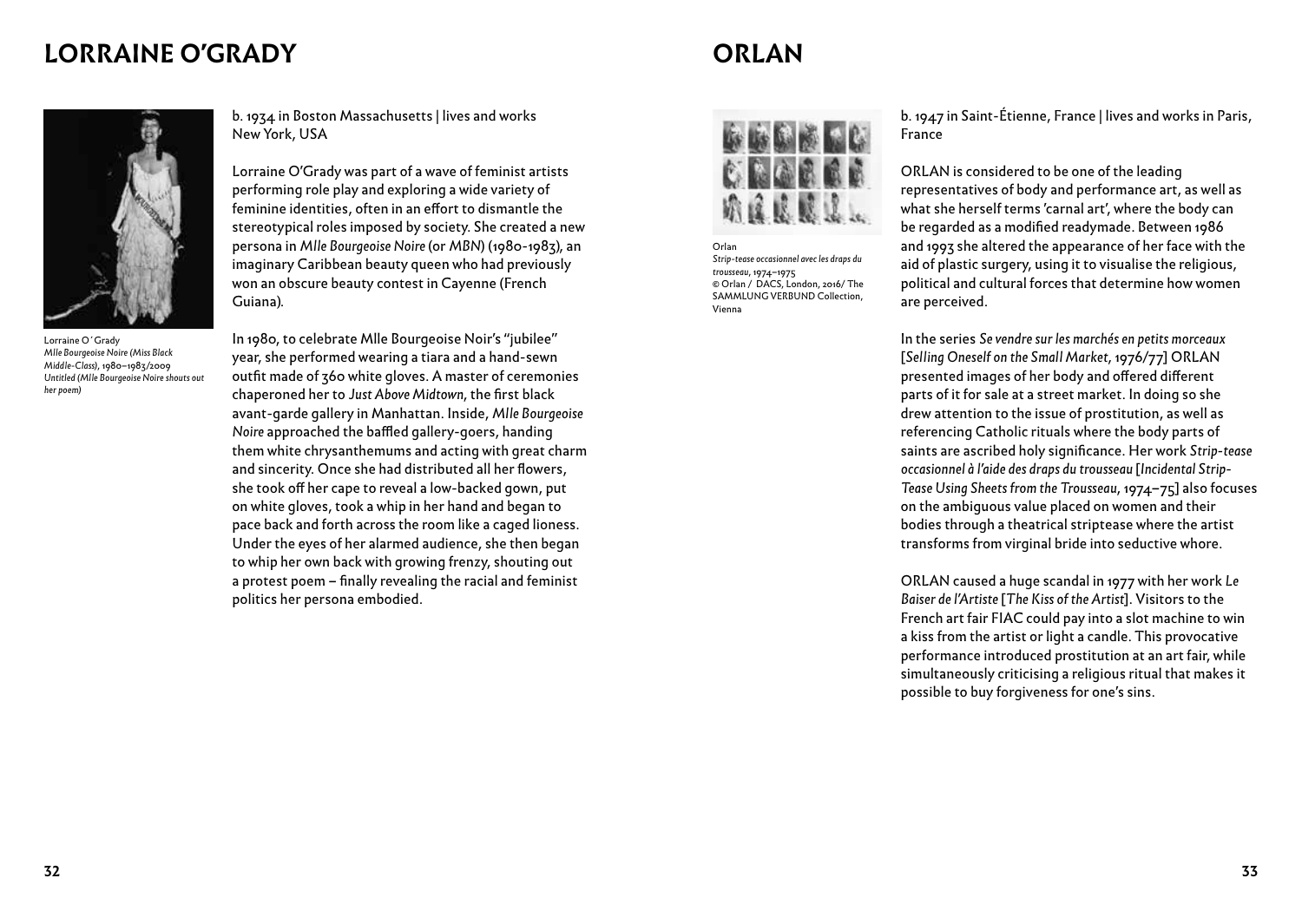# **GINA PANE LETÍCIA PARENTE**



Gina Pane *The Hot Milk*, 1972 © Courtesy of Anne Marchand / kamel mennour, Paris / DACS, London, 2016/ The SAMMLUNG VERBUND Collection, Vienna

1939 in Biarritz, France – 1990 in Paris, France

Gina Pane was one of the most radical artists of her time and a leading exponent of the Body Art movement of the 1970s. Pane began her artistic work by creating minimalist sculptures but, against the background of the political and intellectual revolt in Paris in May 1968, she began to develop performance pieces that often involved acts of self-mutilation.

In *Le Lait Chaud* [*The Cats Milk*, 1972] Pane staged a provocative performance in a Parisien apartment [on the theme of , White Doesn't Exist']. Positioning vessels filled with milk alongside uniformly white photographs around the space, Pane stood in the centre completely dressed in white.

Facing away from the audience, she began to cut her back with a razor blade. Then – despite the protests from audience members – she used the razor blade to cut her face. Immediately afterward, Pane turned a camera on the spectators in order to record their reactions.

She said: »I touched an essential problem—the aestheticism in every person. The face is taboo. It is the core of human aesthetics, the only place which retains a narcissistic power.«



Letícia Parente *Tarefa I*, 1982 © Letícia Parente / Galeria Jaqueline Martins, São Paulo / The SAMMLUNG VERBUND Collection, Vienna

1930 in Salvador, Brazil – 1991 in Rio de Janeiro, Brazil

Letícia Parente's video works often focus on recurring elements such as the re-enactment of the home environment, in which the actions performed can be initially classified as belonging to a woman's domain. In *Preparação I* [*Preparation I*, 1975], the artist stares at her own image reflected in the bathroom mirror, eyes and mouth covered with masking tape. Without hesitation, she begins to draw the outline of these facial features over the tape using make-up. In Parente's own words, the video has a testimonial character that reveals her "relationship as an individual, through her body, with the sociopolitical context" of the time.

Tarefa I (1982) is also takes place in a domestic setting, this time within the confines of the laundry room, a space traditionally used by wives, servants and maids. The film features two anonymous protagonists – a black woman dressed in a maid's uniform impassively irons a white woman who lies motionless on the ironing board – introducing racial as well as gendered perspectives to the work.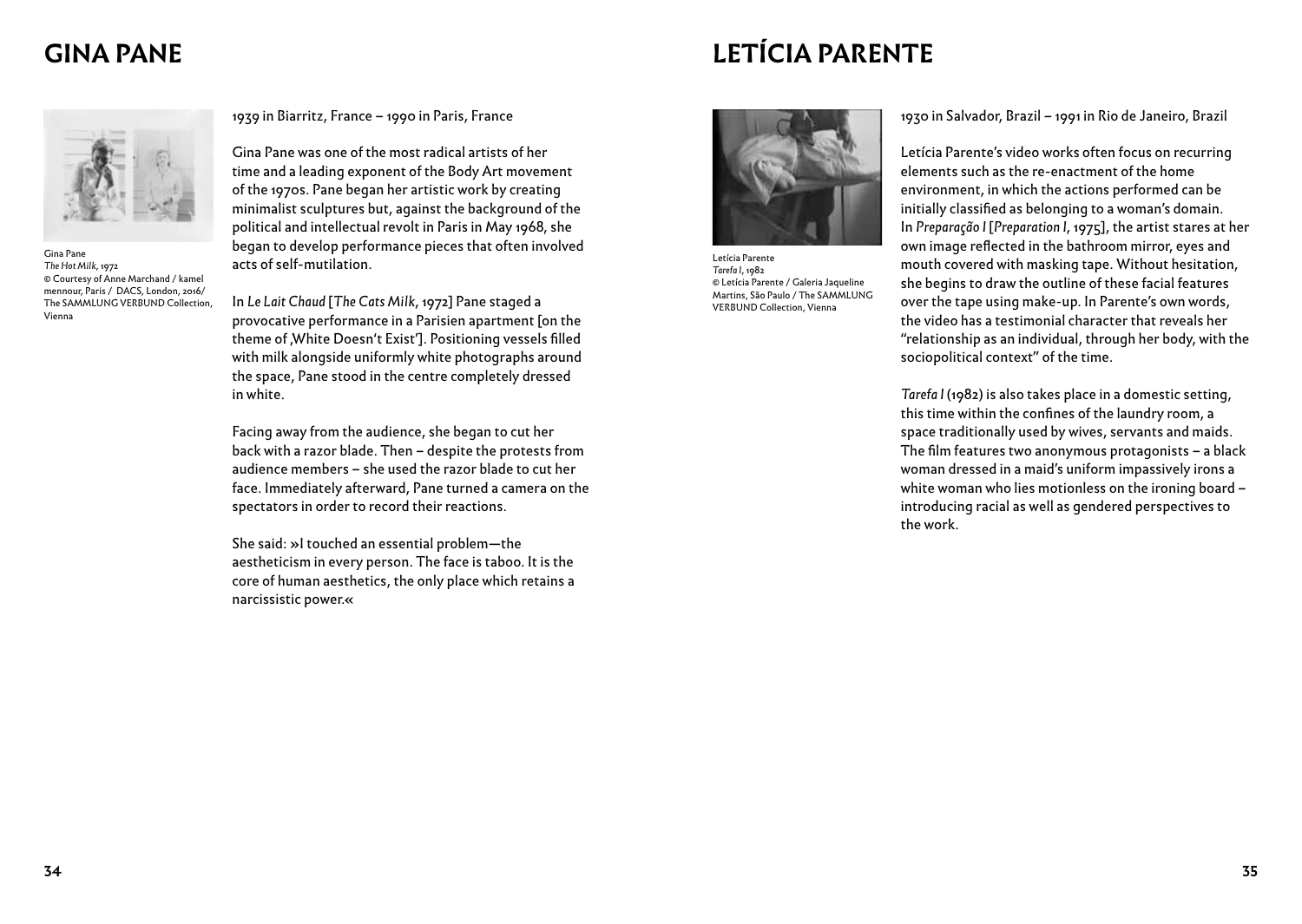### **EWA PARTUM FRIEDERIKE PEZOLD**



Ewa Partum *Change*, 1974 © Ewa Partum Courtesy of Galerie M+R Fricke, Berlin / DACS, London, 2016/ The SAMMLUNG VERBUND Collection, Vienna

b. 1945 in Grodzisk Mazowiecki, Poland | lives and works in Berlin, Germany

Ewa Partum is recognised as a key figure in the Conceptual art movement in Poland. During the 1970s she raised the issue of a feminist aesthetic and made a defining contribution to the development of early feminist performance art.

Alongside text-based artworks, Partum staged numerous performances that explored the theme of the female body and its social coding. Incorporating her own naked body as a medium or work of art – rather than as a natural or sexual object—was an extension of Partum's investigations into the semantic function of art. Partum's body becomes a vehicle that conveys social codes and expectations, one that is profoundly shaped by the dominant force of the male gaze and by patriarchal power structures.

In *Change* [1974], which took place in front of an audience, she had a make-up artist transform one half of her body into an older alter ego, and subsequently declared her body to be a work of art. Although Partum's performance piece remains on the level of allusion, it prefigures the self-determined operative transformation of the body by the French artist ORLAN in the 1980s. For Partum, fighting for women's right to self-determination is associated with the development and recognition of a specifically feminist aesthetic.



Friederike Pezold *Pudenda-Works*, 1973/1974 © Friederike Pezold / The SAMMLUNG VERBUND Collection, Vienna

### b. 1945 in Vienna, Austria

When the feminist art movement gained momentum in the 1970s, video art was still largely free of the male dominance that bedeviled other media. It became fertile territory for progressive creativity linked to gender politics. Friederike Pezold used video to record her own 'black-and-white goddess' in reference to the female nude and its mythological and subservient role throughout traditional art history.

To leave this canon behind, Pezold deconstructed and reassembled the female body. Labeling fragments of her own body as "works" in pieces such as *Mundwerke* [Mouth-Works], *Augenwerke* [Eye-Works], *Brustwerke* [Breast-Works], *Nabelstücke* [Navel-Pieces], *Schamwerke* [Pudenda-Works], and *Fingerwerke* [Finger-Works]. This work helped to pave the way for a cultural transformation requiring a new politics of art. Its goals were equality and autonomy for women artists.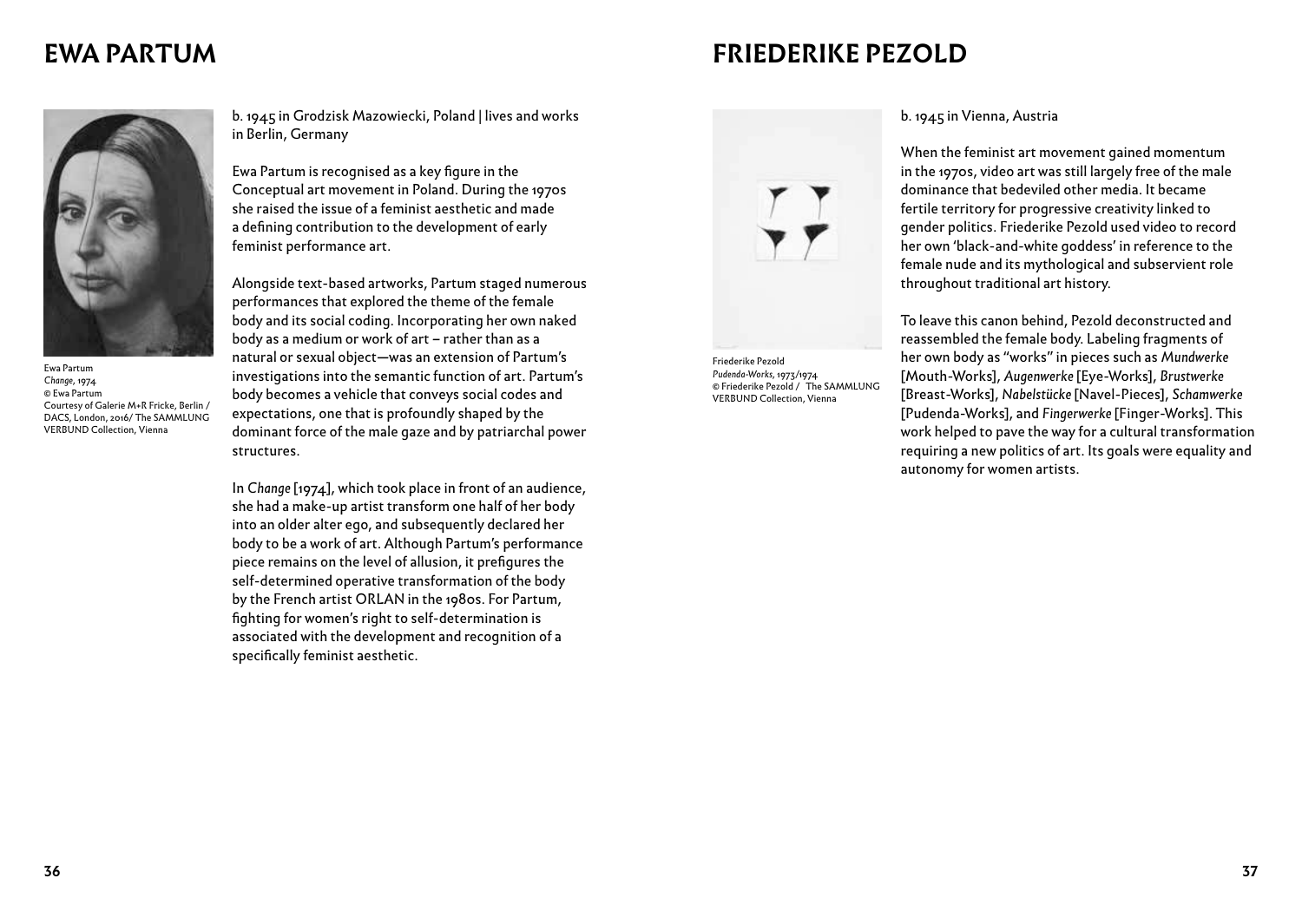

Margot Pilz *Dissolution of the 4th Dimension*, 1978/2015 © Margot Pilz / The SAMMLUNG VERBUND Collection, Vienna

b. 1936 in Haarlem, Netherlands | lives and works in Vienna, Austria

Margot Pilz began to take posed self-portraits after being manhandled and subsequently arrested by plain clothed police officers at a women's festival in Vienna. Contradictory police records of her subsequent interrogations undermined the men's authority and became part of a later work of art by Pilz.

The *Kuckuck* [*Cuckoo*, 1978–1981] shines a spotlight on the patriarchal structure of the family and the disparity between the genders. Here, the artist is seated on a chair while her husband hovers behind her in a rigid pose. As the series progresses, she vanishes altogether, swallowed up by the shadow that, growing out of the figure of her son at her feet, gradually fills the scene. Her work *Arbeiterinnenaltar* [Female Workers' Altar, 1981] visualizes the unfair labour practices at a coffee-roasting plant, contrasting female employees' wages, how long they have held their jobs, and the tasks they are assigned with their male colleagues' working conditions. Blending sociological research with art, the piece effectively denounces gender discrimination in the workplace.

### **MARGOT PILZ ULRIKE ROSENBACH**



Ulrike Rosenbach *Art is a criminal action No. 4*, 1969 © Ulrike Rosenbach / DACS, London, 2016/ The SAMMLUNG VERBUND Collection, Vienna

b. 1943 in Bad Salzdetfurth, Germany | lives and works near Cologne, Germany

Ulrike Rosenbach studied sculpture at the Academy of Art in Düsseldorf, where she was taught by Joseph Beuys, among others. By 1969 she had set up a women's artist group and established links with the women's liberation movement in the United States. This led her to found the »Schule für Kreativen Feminismus« (School for Creative Feminism) in Cologne in 1976.

Rosenbach began experimenting with video technology in 1972, a medium that enabled her to have further control over how her own image was seen. In her performance *Glauben Sie nicht, dass ich eine Amazone bin* [*Don't Believe that I am an Amazon*, 1975], she used two video cameras to film herself shooting 15 arrows at a reproduction of Stefan Lochner's iconic painting *Madonna of the Rose Bower* [c.1450]. The recorded images were then superimposed and shown on a video screen. In this work Rosenbach attacks both the image of the Madonna, free of all sin; and the eroticised image of the warrior-like Amazon.

Rosenbach's interest in challenging stereotypical depictions of women also underlies *Weiblicher Energieaustausch* [*Female Energy-Exchange*, 1975–76], where she has superimposed photographs of herself on reproductions of famous paintings. In *Art is a Criminal Action No. 4* [1969/70], she presents herself as a female counterpart to Elvis Presley in Andy Warhol's famous image.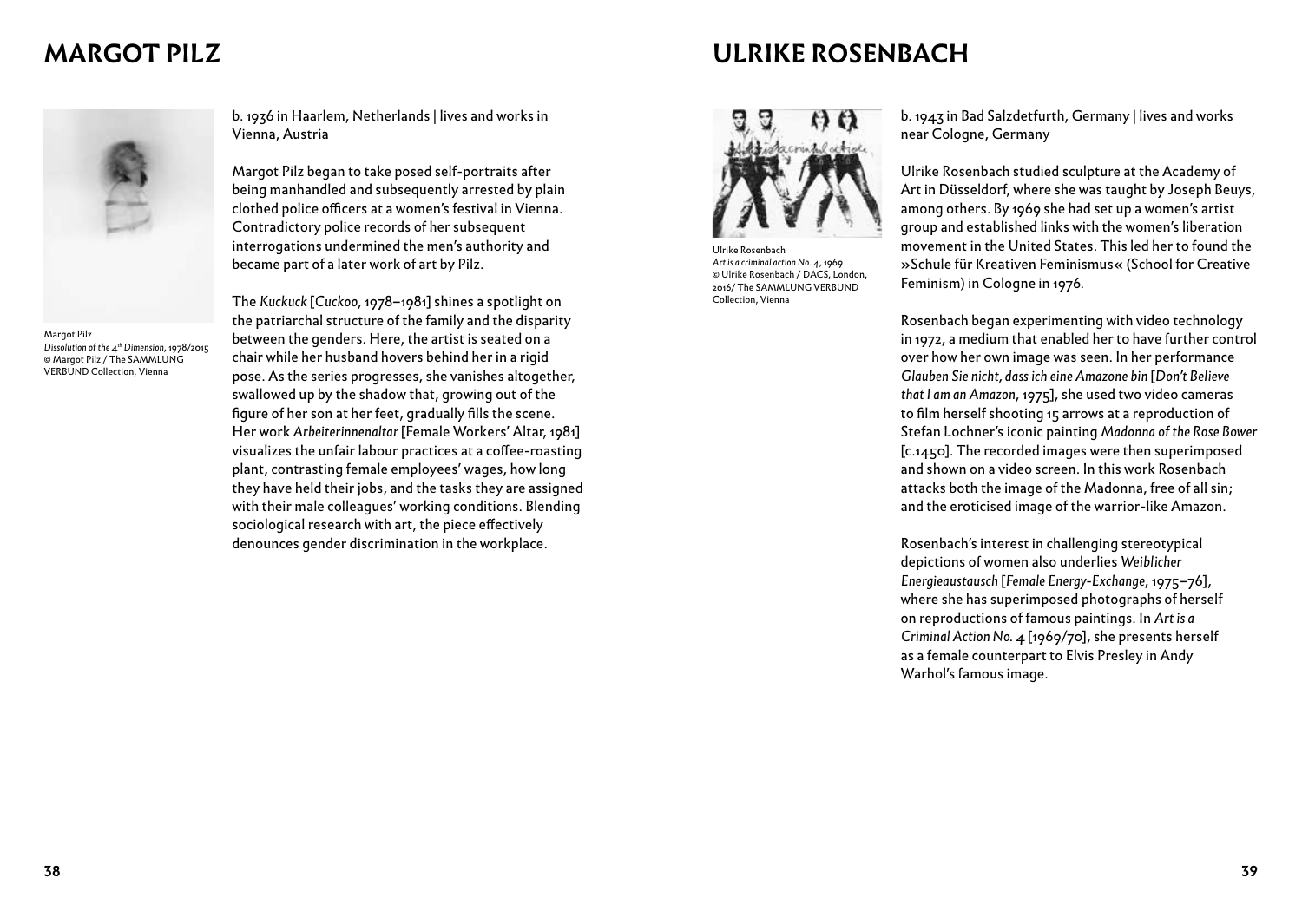### **MARTHA ROSLER SUZANNE SANTORO**



Martha Rosler *Semiotics of the Kitchen*, 1975 © Martha Rosler Courtesy Electronic Arts Intermix (EAI), New York / The SAMMLUNG VER-BUND Collection, Vienna

b. 1943 in New York, NY, USA | lives and works in New York, NY, USA

Martha Rosler's work has invigorated the discourses of feminism and activism through art, critical writing and theoretical investigations since the 1970s. Rosler works with video, photography, installation and sculpture as well as using found objects, referencing everyday pictures and stories to create new meanings. She addresses the themes of war and national security, and explores issues related to everyday life, the media and the built environment.

*Semiotics of the Kitchen* [1975] is perhaps one of the best known works of feminist art. This video features the artist wearing an apron and standing before a table filled with kitchen utensils. It features an irritating mix of associative references to the kitchen, to television and to the classroom – a combination designed to teach the viewer a feminist lesson. As part of a staged demonstration Rosler redefines each of these signs of domesticity in alphabetical order – from apron to tenderizer – using a vocabulary of anger and frustration. Rosler's gestures are characterised by the tension they reveal between legible everyday gestures and complete arbitrariness. She presents a strangeness in the possible uses for these items. As the work progresses, the performance unearths a latent aggression, initially hidden behind an apron and a smile, in which the everyday takes on a monstrous form.



Susanne Santoro *Sacred Icons*, 1971 © Susanne Santoro / The SAMMLUNG VERBUND Collection, Vienna

b. 1946 in New York, USA | lives and works in Viterbo, Italy

Suzanne Santoro's work from the 1970s is directly connected to her involvement with Rivolta Femminile, one of the most important feminist groups in Italy. Her practice at this time was informed by former art critic Carla Lonzi, who argued for attaching political significance to sexuality, representation and selfexpression.

Santoro also became interested in Etruscan and Roman sculpture and in prehistoric representations of the female body. Among her first works are a series of resin sculptures that directly refer to female anatomy such as *Mount of Venus and beyond* (1971), for example, which is a cast of the artist's own sexual organs.

In 1974, Santoro created an artist book entitled *Towards new expression/Per una espressione nuova*, in which she developed some of the issues contained in Lonzi's *The Clitoral Woman and the Vaginal Woman* [1971]. Lonzi's book explores the erasure of woman's genitals from cultural representations through a series of short texts and photographs of subjects ranging from contemporary graffiti, flowers, ancient sculptures and paintings, and female genitalia.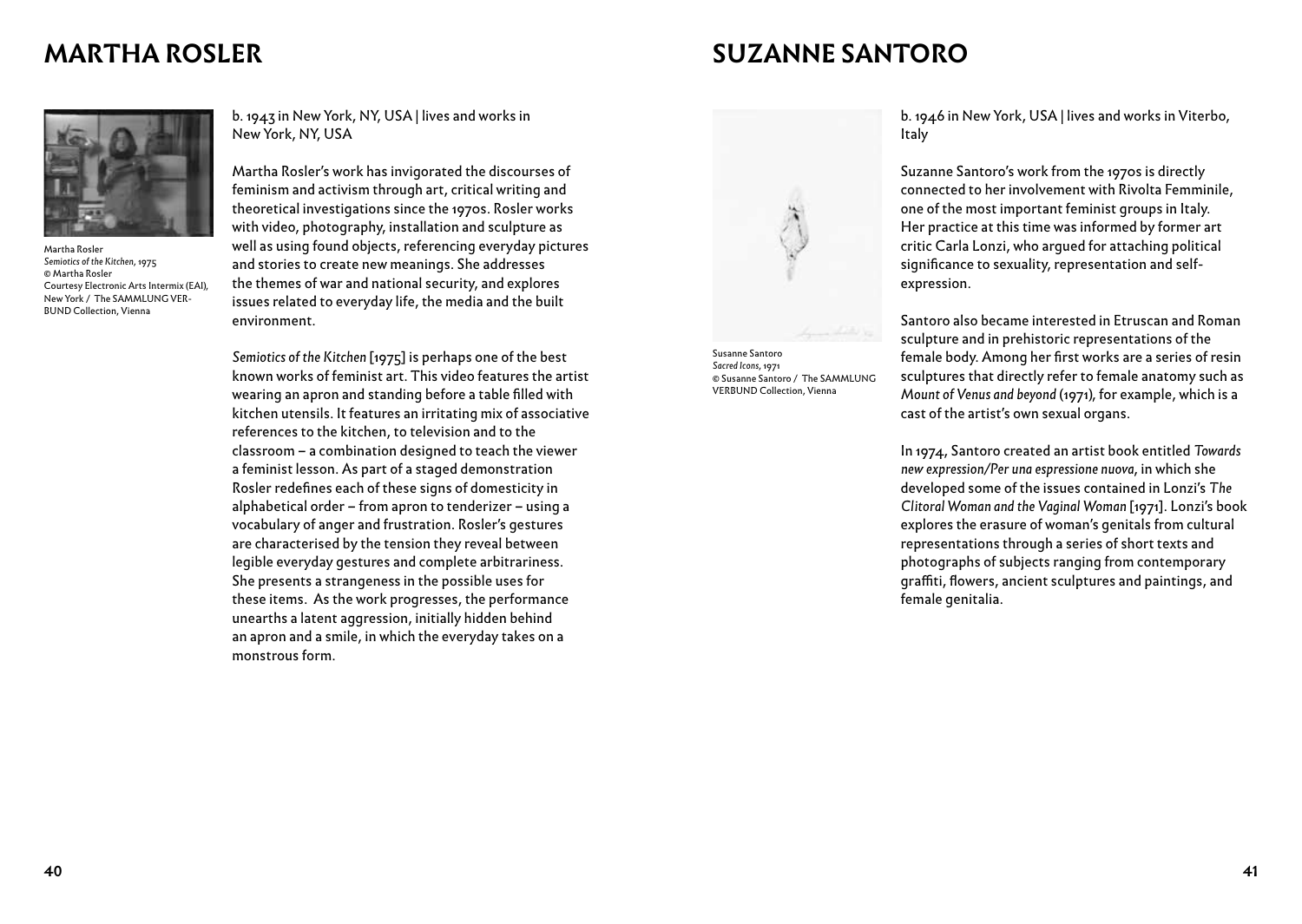### **CAROLEE SCHNEEMANN LYDIA SCHOUTEN**



Carolee Schneemann *Image As #2*, 1973 © Carolee Schneemann / Bildrecht, Vienna, 2015 Courtesy of Richard Saltoun Gallery, London / The SAMMLUNG VERBUND Collection, Vienna

b. 1939 in Philadelphia, USA | lives and works in New Paltz, NY, USA

Carolee Schneemann's work focuses on the human body and addresses issues of sexuality and gender through the examination of visual traditions and taboos. She has worked in a wide range of media, including photography, video, installation, happenings and performance art. Although she has a background in Abstract Expressionist painting, Schneemann describes herself as "a painter who has left the canvas to activate actual space and lived time".

In her best-known performance piece, *Interior Scroll* [1975], Schneemann read out a manifesto on sexism and the general disregard for women's artistic practice. The text was written on a scroll of paper that she slowly extracted from her vagina.

Carolee Schneemann has frequently used her own body as a material in order to explore themes of female sexuality. Influenced at an early stage of her development by the Austrian psychoanalyst Wilhelm Reich's theories on personal liberation and erotic self-expression, she expands feminist ideologies on sexuality and body performance into a theatre of eroticism.

The series *Image As* [1973] draws upon Schneemann's notebooks and performances. Using photo collage, she arranged found texts and personal anecdotes into comic strips, whereby the term 'strip' has a double meaning, as the artist appears as herself, naked, in these works. Taken together, the three *Image As* works offer a snapshot of Schneemann's creative process: a private sphere of writing, drawing and object-making that supports a dynamic and often collaborative practice of performance and film-making.



Lydia Schouten *Cage*, 1978/2016 © Lydia Schouten / The SAMMLUNG VERBUND Collection, Vienna

b. 1948 in Leiden, Netherlands | lives and works in Amsterdam, Netherlands

Lydia Schouten's work caused a stir in the late 1970s. Her performances were interpreted as critical examinations of existing stereotypes about femininity, identity and gender relations. Schouten's frank use of the body challenged the existing standards of propriety and the boundaries between public and private. The female body, object of the male voyeuristic gaze, had now become a subject of flesh and blood that actively returned this gaze as an angry actor.

In the confrontational performance *Sexobject (date)*, the artist wears a black corset that is tied to a frame with elastic cords. Her head is wrapped with a white bandage and, at first sight, her appearance could be associated with practices of sexual bondage. As she struggles with the chains to propel herself [?]forward to whip the inkfilled balloons on the wall, the very strong reactions by the audience become part of the performance. Schouten hits the balloons violently until their contents drip over a handwritten text on the wall that reads 'How does it feel to be a sex object'. She then releases herself from the chained corset and stands naked in front of the wall, slowly unrolling the bandage, restoring her view.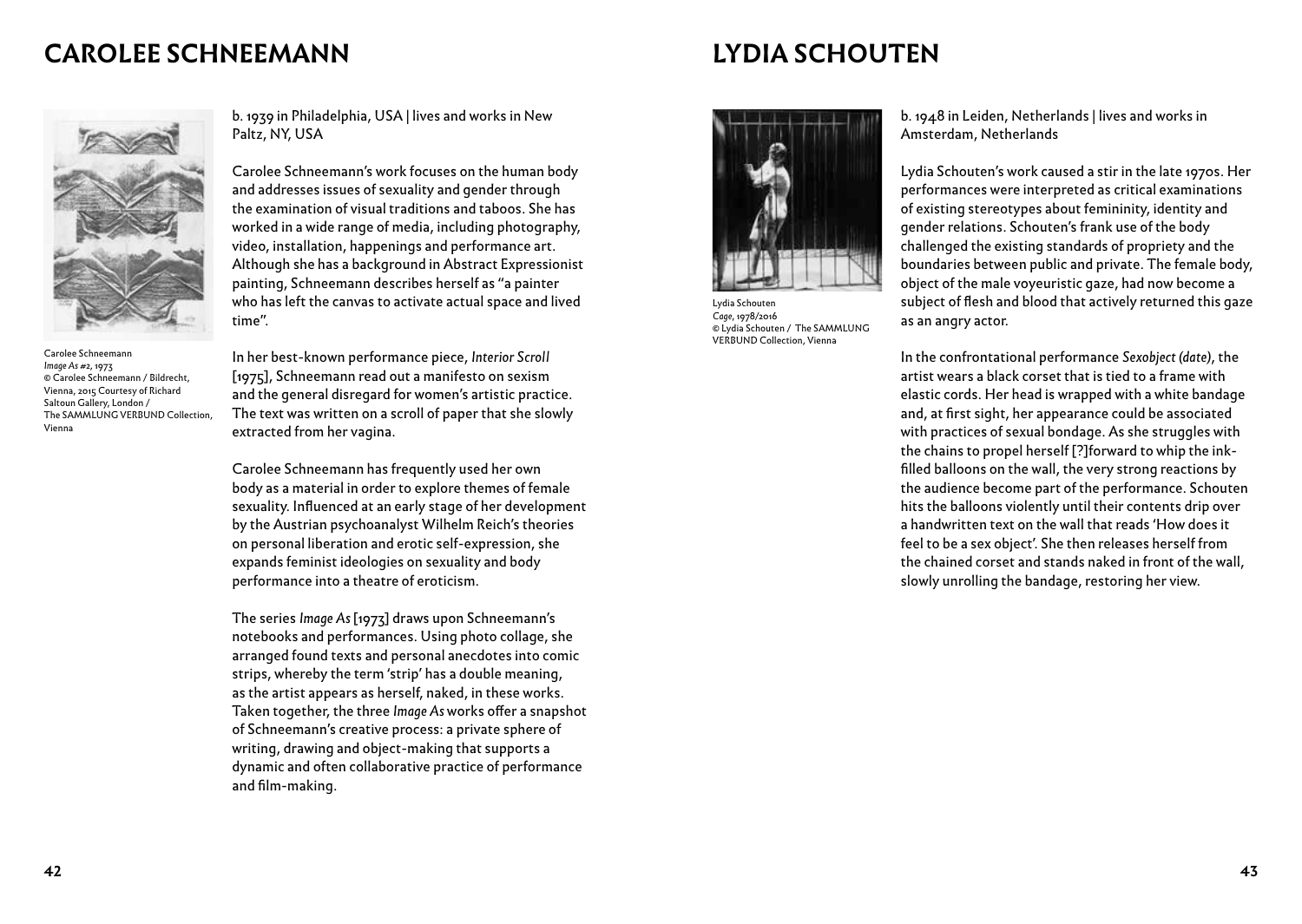### **CINDY SHERMAN PENNY SLINGER**



Cindy Sherman *Untitled (Lucy),* 1975/2001 © Cindy Sherman Courtesy of Metro Pictures, New York / The SAMMLUNG VERBUND Collection, Vienna

b. 1954 in Glen Ridge, USA | lives and works in New York, USA

*Even though I've never actively thought of my work as feminist or as a political statement, certainly everything in it was drawn from my observations as a woman in this culture. And a part of that is a love/hate thing—being infatuated with makeup and glamour and detesting it at the same time.—* Cindy Sherman

Cindy Sherman initially studied painting in the mid-1970s at State University College, Buffalo. Her interests shifted to Conceptual Art, performance, Body Art, photography and film through the influence of artists such as Eleanor Antin, Suzy Lake and Adrian Piper.

It was during this time that Sherman produced an extensive range of early work that would lay the foundations of her better-known *Untitled Film Stills* [1977- 1980]. Between 1975 and 1977, Sherman began creating and documenting fictional characters by altering her appearance with make-up and costume.

In her film, *Doll Clothes* [1975], she cuts out these figures from photographs to use in collages and animations, posing as a paper doll on her way to the dressing table. In another work, *Untitled [Bus Riders]* from 1976 she poses as different characters from everyday life through costume and performance that could be described as enacted social studies.

After graduation, Sherman moved to New York City where she realised *Untitled Film Stills*. This body of work features the artist acting out varying personas in the style of classical film noir.

Her works are not self-portraits in the conventional sense. Sherman herself explained: "I feel I'm anonymous in my work. When I look at the pictures, I never see myself; they aren't self-portraits."



Penny Slinger *Wedding Invitation – 2 (Art is Just a Piece of Cake)*, 1973 © Penny Slinger Courtesy of Gallery Broadway 1602, New York / The SAMMLUNG VERBUND Collection, Vienna

b. 1947 in London, UK | lives and works in California, USA

Penny [Penelope] Slinger discovered her fondness for Surrealism while studying at Chelsea School of Art. In her early work, which included film, performance, photography and photo-collage, she frequently employed a Surrealist visual language in a feminist context in order to articulate the concerns of women of her own generation. To this end she took part in numerous 'happenings' in London during the 1970s.

In her performance and photographic series *Wedding Invitation 2 (Art is Just a Piece of Cake)* [1973] the artist appears dressed as a bride wearing her own wedding cake. Designed to open and reveal the artist's naked body inside, Slinger equates the cutting of the wedding cake with the 'deflowering' of the wedding night. The work explores the links between the body and pleasure, as well as between nourishment and sexuality.

Slinger fought for equality between men and women, above all with regard to sexuality. Her aim was to counter what she termed the social dominance of the male principle to highlight the different facets of femininity and female reality.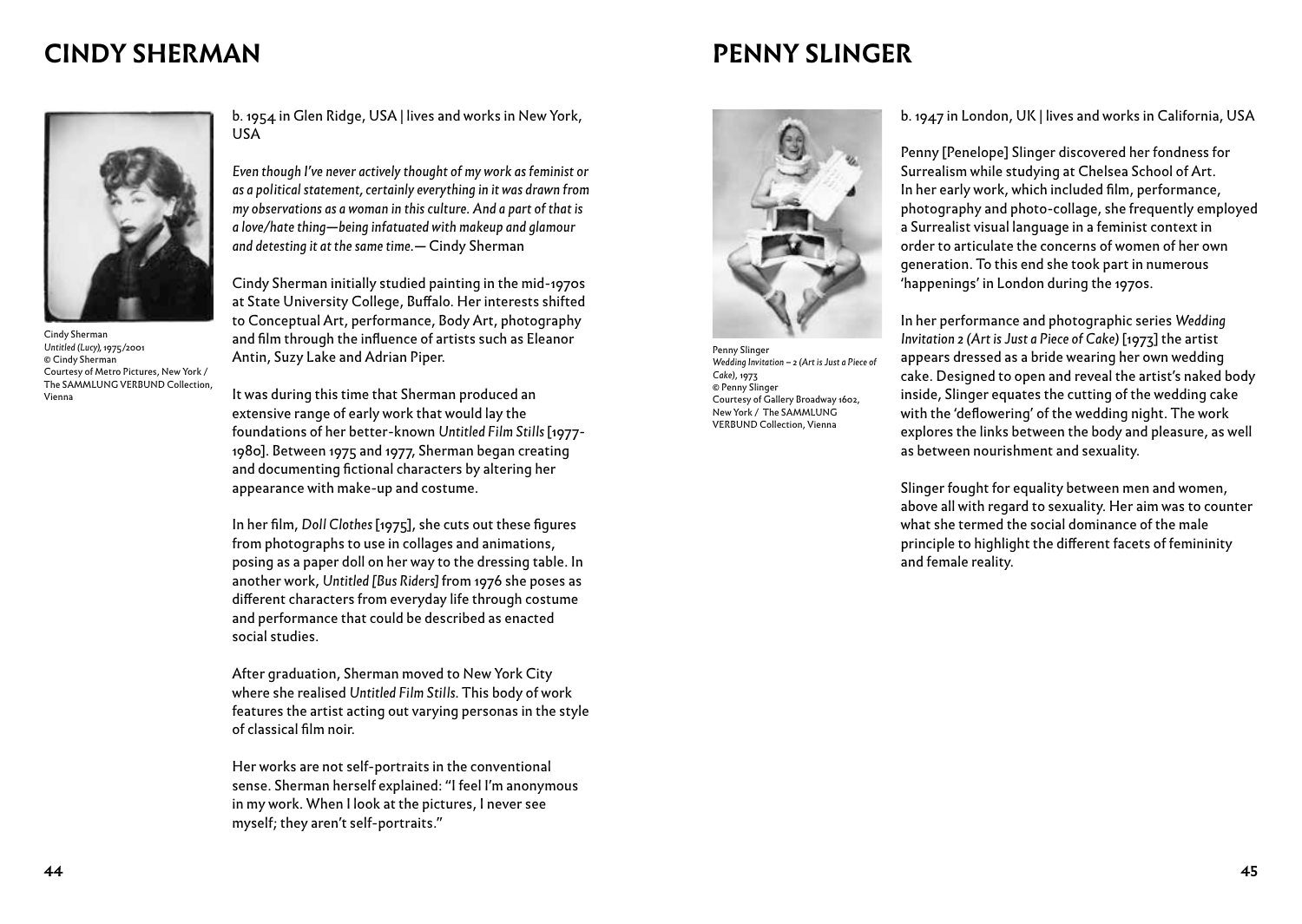### **ANNEGRET SOLTAU HANNAH WILKE**



Annegret Soltau *Self,* 1975 © Annegret Soltau / The SAMMLUNG VERBUND Collection, Vienna

b. 1946 in Lüneburg, Germany | lives and works in Darmstadt, Germany

Annegret Soltau studied painting and graphic art at Hamburg's University of Fine Arts, from 1967 to 1972 and subsequently spent two terms at the Academy of Fine Arts in Vienna. Interwoven themes of identity, motherhood, age and the female body recur in Soltau's artworks, the majority of which explore notions of the self as both damaged and transforming.

During a stay in Milan, Soltau created her first drawings of enmeshed, bound-up human subjects. Soon after this she began incorporating thread as a tactile element in her performances, and in 1977 she produced the first of her photo 'overstitchings' that have since become her hallmark.

Threads of different kinds appear throughout Soltau's oeuvre, for her performative photo series *Selbst* [*Self*, 1975], she bound her face with a thin strand of black thread. While the initial stages of spinning the 'cocoon' generate only a subtle impact, the effect of the completely bound-up face is much more disturbing. In the last two of the fourteen photographs the artist cuts the threads with a pair of scissors, thus freeing her face. Here female identity is symbolized less as a static, fixed entity, and more as a construct that is produced through continual loss and renewal.

Soltau compares the cocoon-like envelopment in her work to the process of pupation in the natural world, which also culminates in destruction but allows something new to emerge.



Hannah Wilke *S.O.S. Starification Object Series. One of 36 playing cards from mastication box,* 1975 Post card Hannah Wilke Collection & Archive, Los Angeles. © Marsie, Emanuelle, Damon, and Andrew Scharlatt / DACS, London, 2016/ The SAMMLUNG VERBUND Collection, Vienna

b. 1940 in New York, USA – 1993 in Houston, USA

From the 1970s until her death in 1993, Hannah Wilke's oeuvre interrogated sex and sexuality, feminism and femininity, the body and its representation. Working in sculpture, painting, performance, video and photography, Wilke often used her own body as a means of asserting a specifically female iconography.

In the 1970s and early 1980s Wilke made a series of performance videotapes, many exploring issues of gender and power through posturing, posing and gesture. For her work *Super-T-Art [*1974], she enacts twenty different poses drawn from Christian iconography. Here, Christ is initially configured as Mary Magdalene and, through a process of rearranging her garment, gradually morphs into a female figure in a loincloth and high healed shoes.

Wilke's use of her physical beauty, her relationships with established figures in the art world, and the predominance of nudity in her performances made her a target of feminist disapproval. Her attempts to establish a uniquely feminine artistic language and to demystify female sexuality, along with the biting sense of humour, were interpreted as narcissistic – merely reinforcing the objectification of women. In response, the artist created her notorious poster, *Marxism and Art: Beware of Fascist Feminism*. Made in 1977, the poster design mimics a political banner on which Wilke features an image from her trademark *S.O.S. Series* (*Starification Object Series*, 1974- 82) where wads of used chewing gum alluding to genitalia are placed all over the artists body.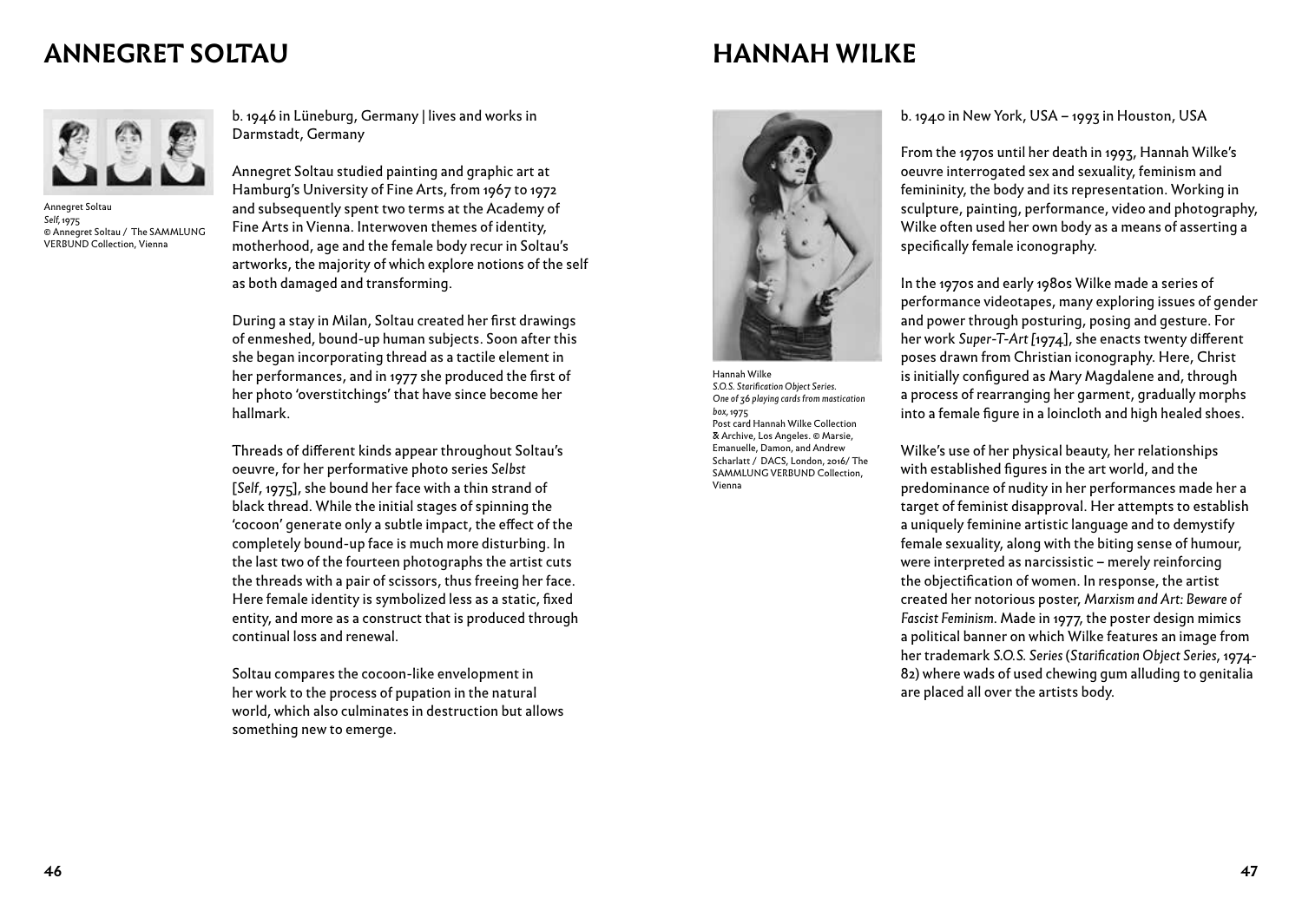### **MARTHA WILSON FRANCESCA WOODMAN**



Martha Wilson *A Portfolio of Models*, 1974/2009 © Martha Wilson / Courtesy of the artist and P.P.O.W. Gallery, New York / The SAMMLUNG VERBUND Collection, Vienna

b. 1947 in Philadelphia, USA | lives and works in New York, USA

Martha Wilson began to work as an artist in the early 1970s in Halifax, Canada, where she was affiliated with the Nova Scotia College of Art and Design [NSCAD]. She is the founding director of the artist space Franklin Furnace Archive Inc. in New York City. From 1978 to 1982 she was a member of DISBAND, an all-female performance group. Their lyrics described everyday social relations from a woman's perspective, often with an ironic resolve.

In her conceptually based performance, video and photo-text works, Wilson masqueraded as a man in drag, roamed the streets with her face painted red, catalogued her various body parts, manipulated her appearance with make-up, and explored the effects of "camera presence" in self-representation. Although this work was made in isolation from the feminist community, it has been seen to contribute significantly to what would become one of feminism's most enduring preoccupations: the investigation of identity and embodied subjectivity.

For Wilson, the question of gendered subjectivity was no less central than, and indeed deeply imbedded in, the question of artistic subjectivity itself. By peering into cameras, mirrors and monitors, Wilson drew attention to the vicissitudes, incongruities and links between the identity and appearance of the self. In her work *Portfolio of Models* [1974/2009] she presents six facets of womanhood and describes their differences in her text: *the Goddess, the Housewife, the Working Girl, the Professional, the Earth Mother and the Lesbian*. The artist explained: "These are the models society holds out to me. At one time or another, I have tried them all on for size, and none has fit."



Francesca Woodman *Untitled*, 1977-1978/2006 © George and Betty Woodman, New York / The SAMMLUNG VERBUND Collection, Vienna

b. 1958 in Denver, USA – 1981 New York, USA

In the nine short years between 1972 and 1980, Francesca Woodman created a photographic oeuvre of exceptional substance and formal quality. Woodman's work encompasses numerous black-and-white photographs, videos, large-format blueprints, drawings and several books.

In the summer of 1972, Woodman used a self-timer to take a picture of herself - *Self-Portrait at Thirteen* marking the beginning of her artistic output. From 1975 to 1978, Woodman studied at the Rhode Island School of Design in Providence. She quickly set up her own studio and worked in abandoned factories, where she posed in relation to the existing architecture and other props such as foil, mirrors and glass. Most of her works explore the formal and psychological potential of the body to create lyrical, poetic and iconographic *tableau vivants* or living pictures.

In January 1979, Woodman moved to New York, where she earned her living as a photographer's assistant and fashion photographer. On January 19, 1981, at the age of twenty-two, she took her own life. Though Woodman did not ally herself with feminism, her work adds an important dimension to the legacy of female selfrepresentation in the 1970s.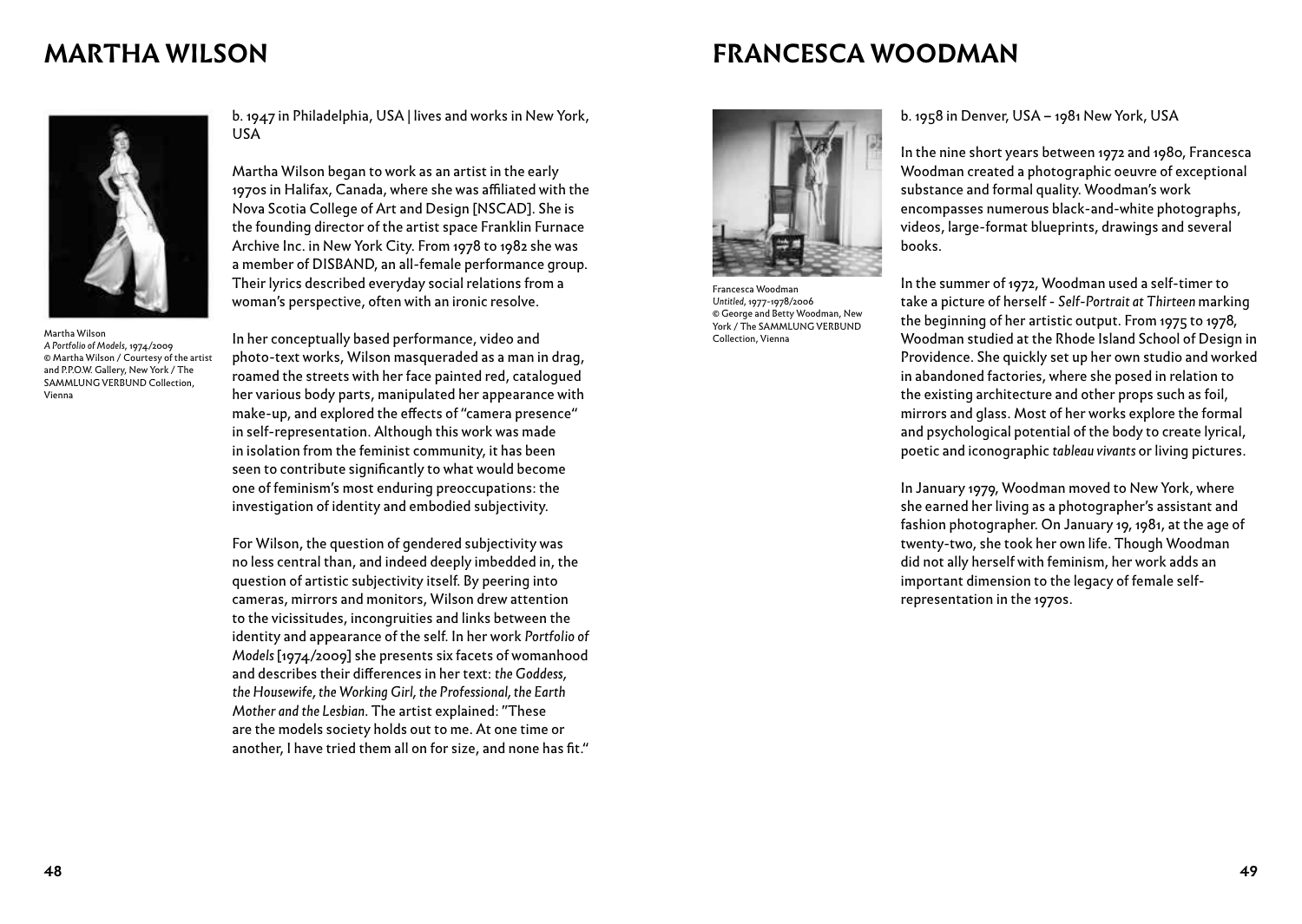## **NIL YALTER**



Nil Yalter *La Femme sans Tête ou La Danse du Ventre*, 1974 © Nil Yalter / The SAMMLUNG VERBUND Collection, Vienna

b. 1938 in Cairo, Egypt | lives and works in Paris, France

Nil Yalter's work fuses artistic traditions from Europe with those of her native Turkey to examine the complexities of cultural exchange. Born in Egypt to a Turkish family, Yalter was raised in Istanbul, where she studied Fine Arts at Robert College. In 1965 she moved to Paris to pursue her interest in modern art, where she was exposed to a diverse range of media such as painting, drawing, photography and video.

Responding to the intense period of intellectual and cultural change she witnessed in Europe, Yalter attempted to redefine prevailing political, ideological, aesthetic and patriarchal narratives from a feminine point of view.

In Yalter's work *La Femme sans Tête ou la Danse du Ventre* [*The Headless Woman or the Belly Dance*, 1974], the artist inscribed texts on eroticism and civilisation by the French poet, historian and ethnologist René Nelli on the skin of her own stomach as an expression of her own power and vulnerability. This body-centred approach carried with it the politics of how gender codes and culture shape the relationship between women and their bodies.